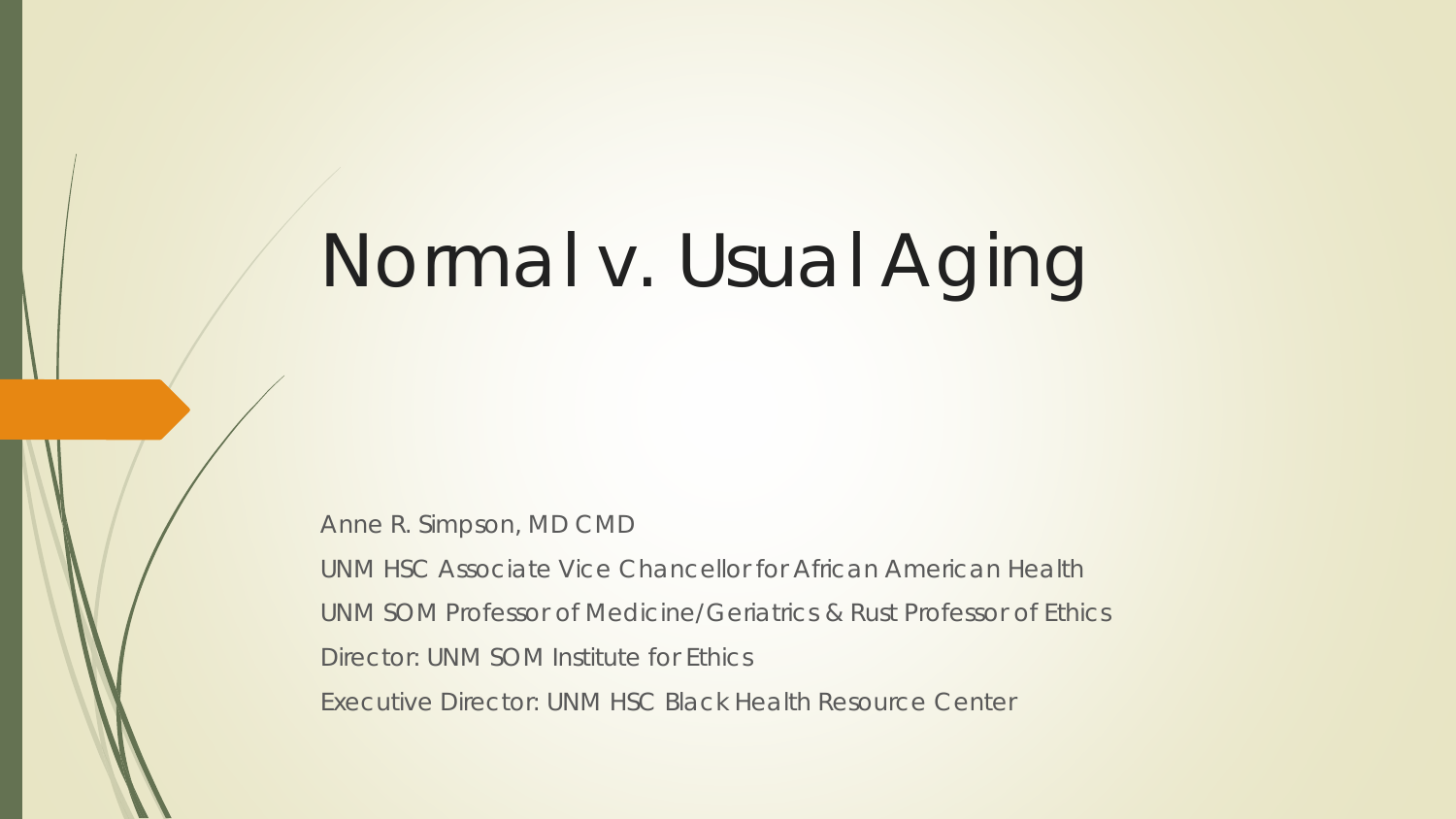# Aging

- Starts at birth, a constant development
- Most gain physical & mental abilities to engage with environment and each other
- **As we live we age**
- Are there ways to do it well?
- **Aging well is good for everyone, care providers** and those cared for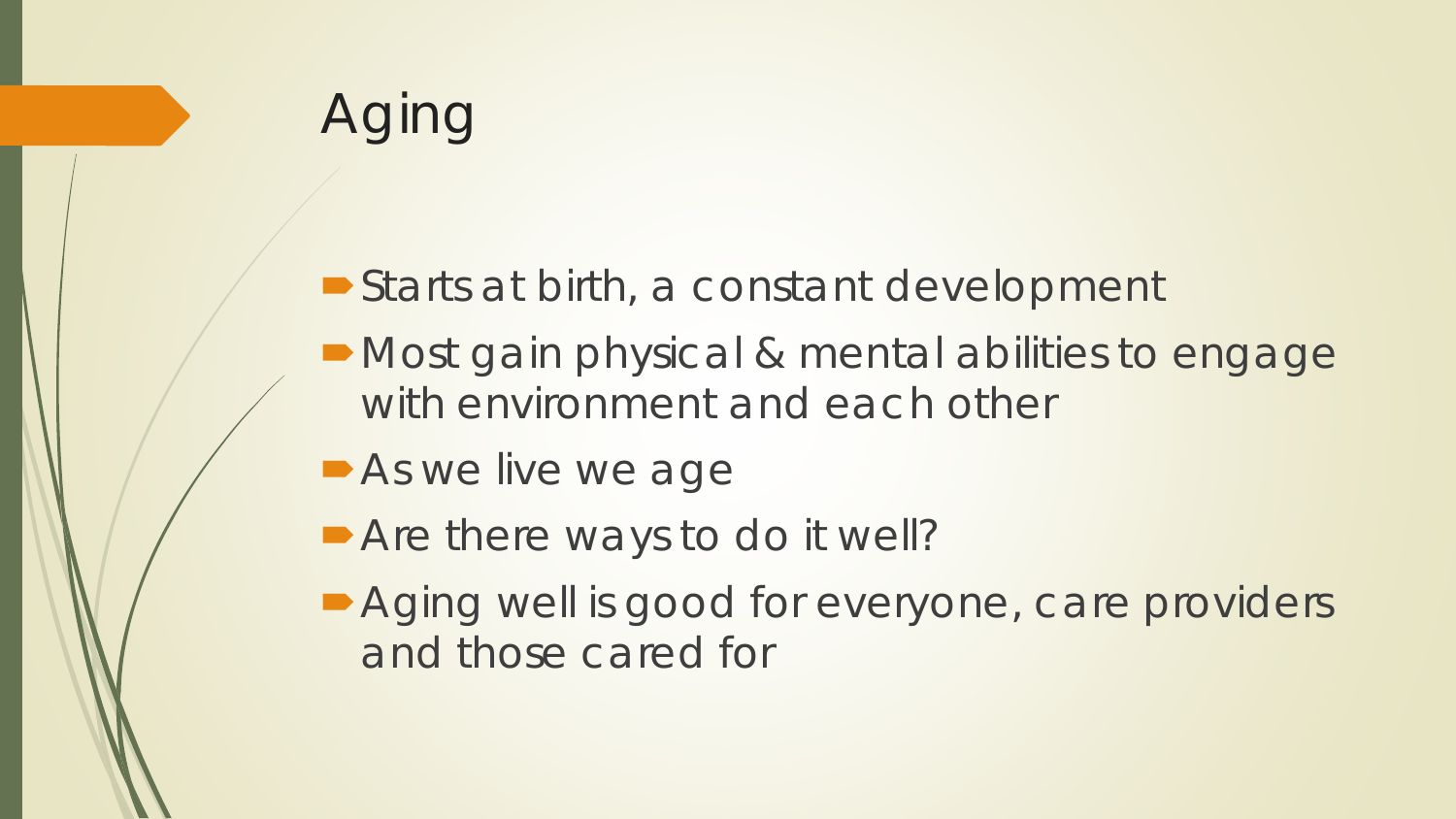## Usual Aging

#### **Disease model**

- Chronic illness: obesity, arthritis, HTN, diabetes, CV, stroke etc.
- **Poor dietary habits**
- Poor physical exercise habits
- **Environmental confounders**
- Stress, multifactorial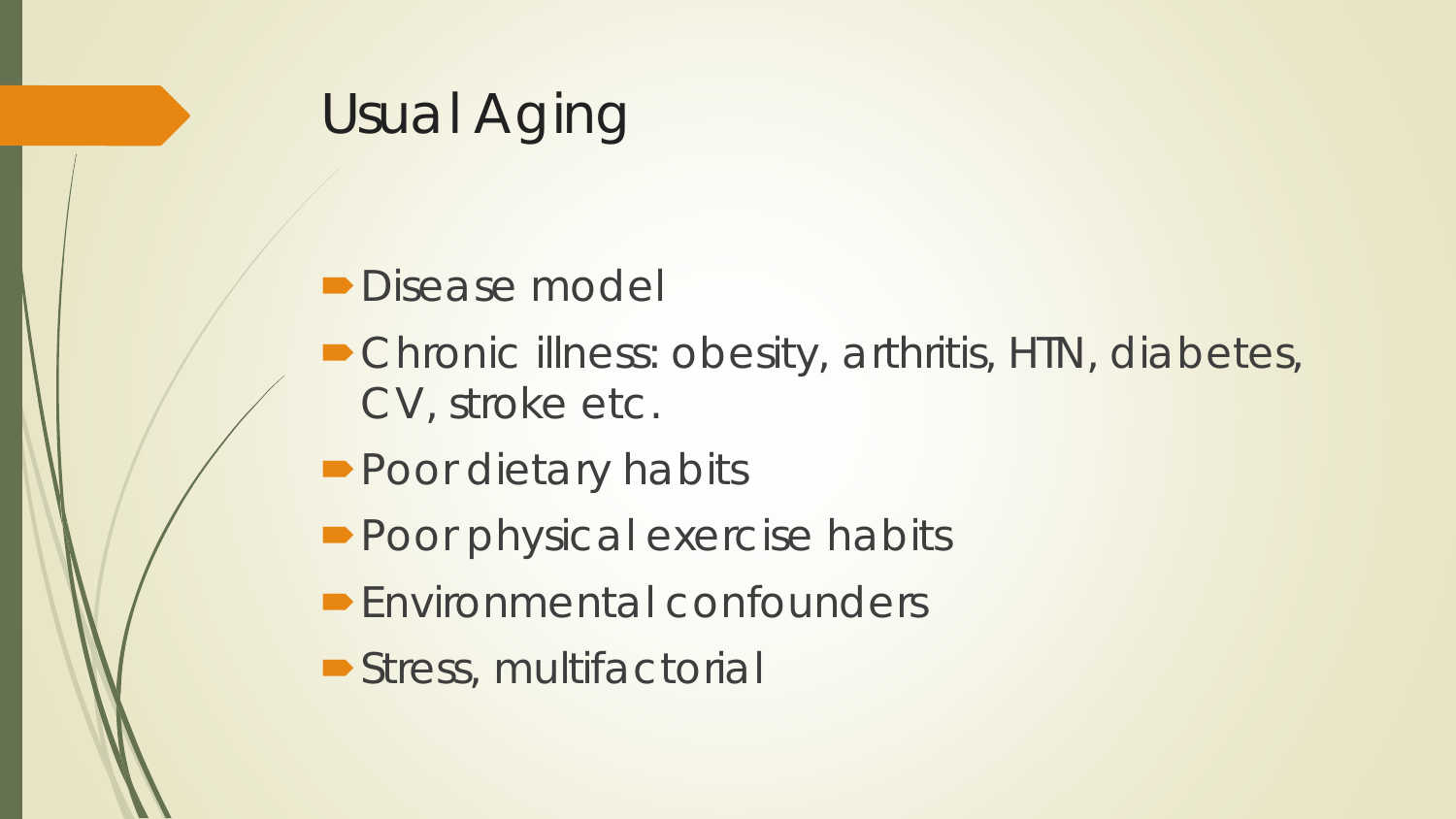- Gradual and progressive loss of physical & mental abilities
- **Bodies are not designed to maintain physical** integrity forever
- **-Loss of accommodation in the lens of eyes, starts** early years
- **Graying of hair**
- **Loss of skin collagen**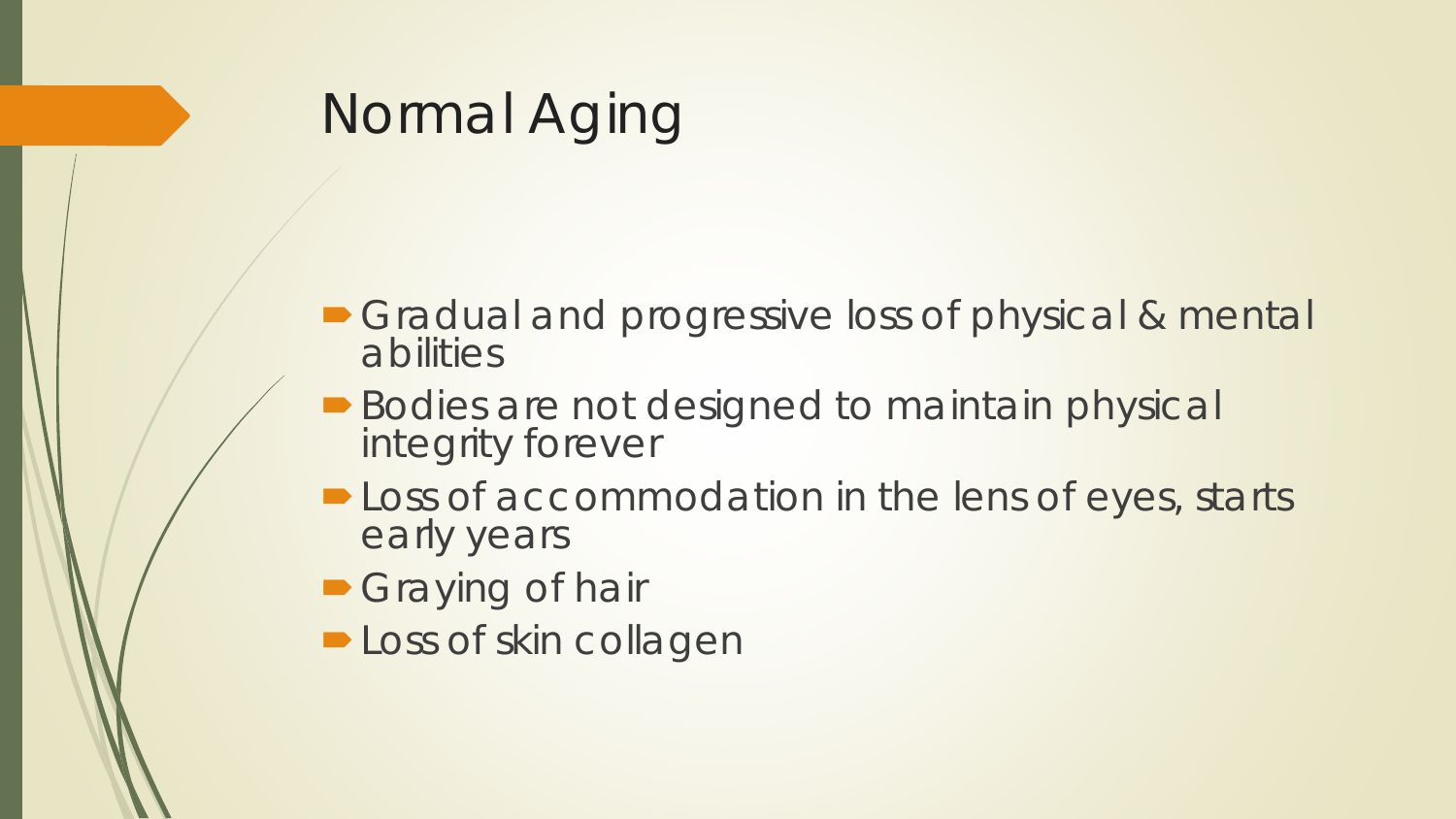- Change in body composition, influenced by exercise; decrease muscle mass, increase fat
- If one lives to be 100, what sort of 100 year old will one be?
- Active and engaged?
- Bedridden and disengaged?
- **How long vs how well can one live**
- Delayed onset of disability leads to increased years of wellness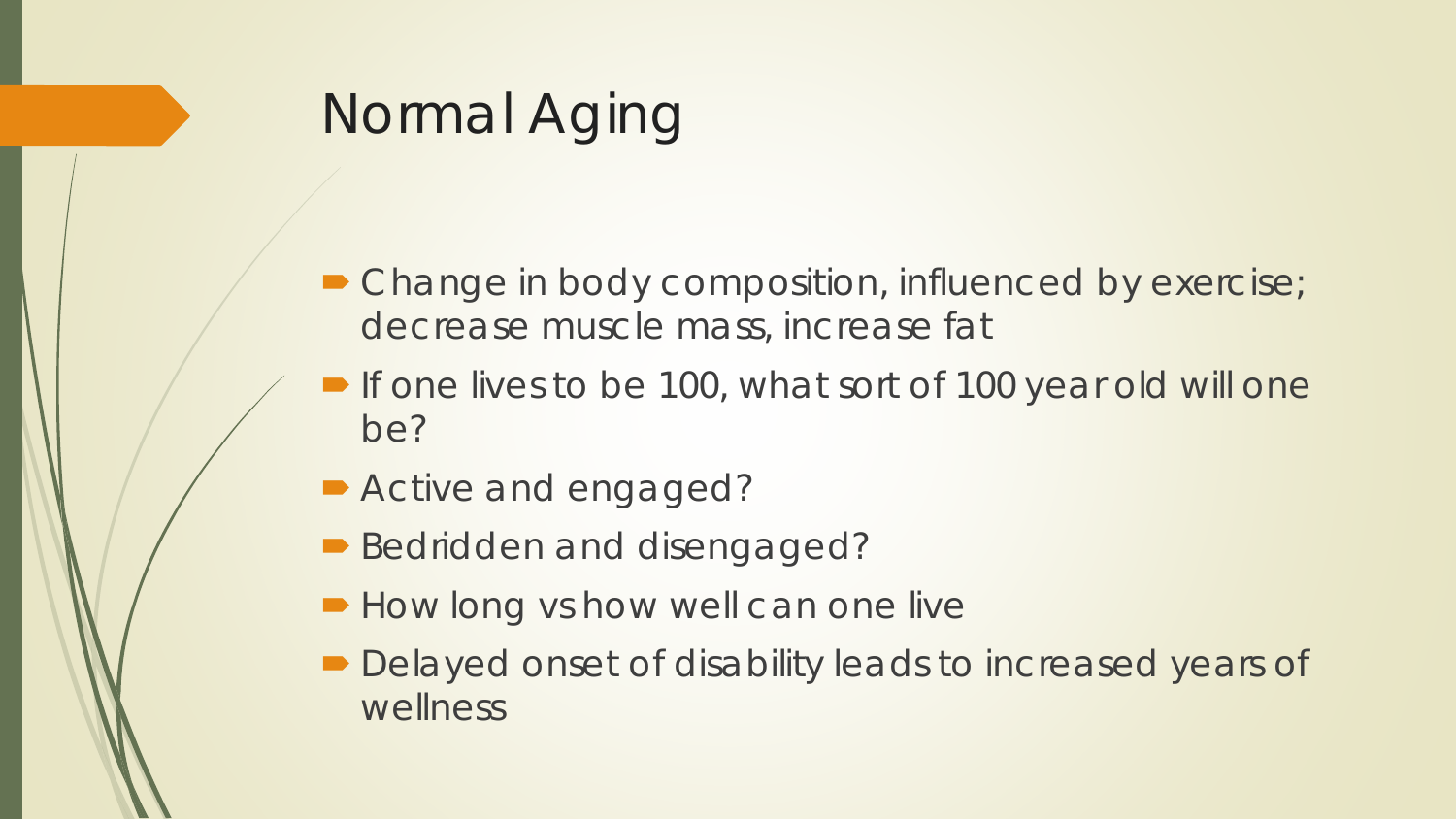- 20-25% of longevity is dictated by genetics
- 75-80% dictated by lifestyle, everyday choices and environmental factors
- Optimizing lifestyle offers potential to maximize life expectancy within biological limits
- Optimized lifestyle could add at least 10 good years to one's life with a fraction of the diseases that kills prematurely
- Beneficial to people with disabilities as well as others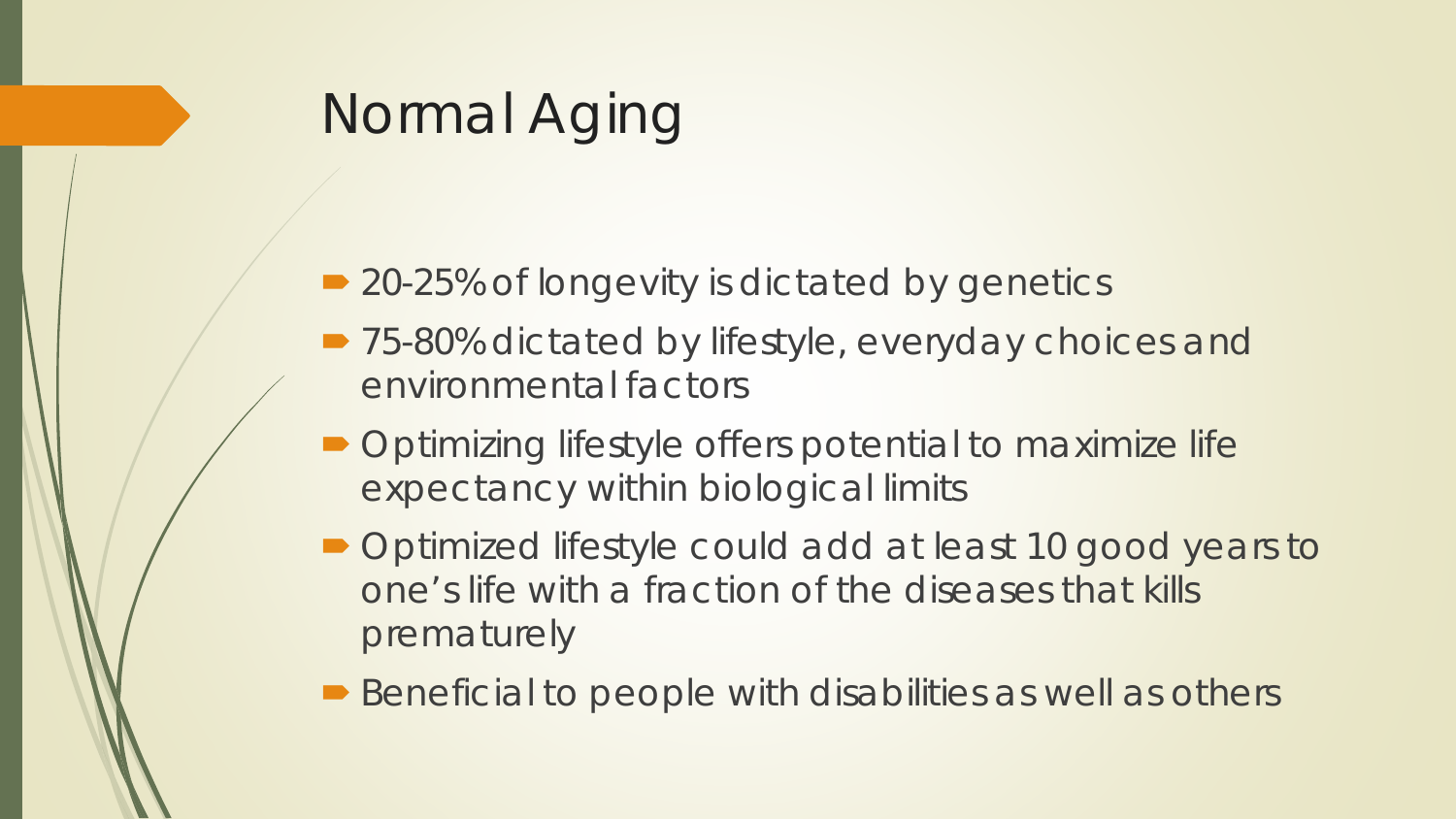- DD population are often dependent on others to facilitate the optimization of their lives
- **Environmental factors may be beyond direct** control
- Their meals often prepared by others
- Exercise programs, are they in place??????
- Are they institutionalized or socialized??????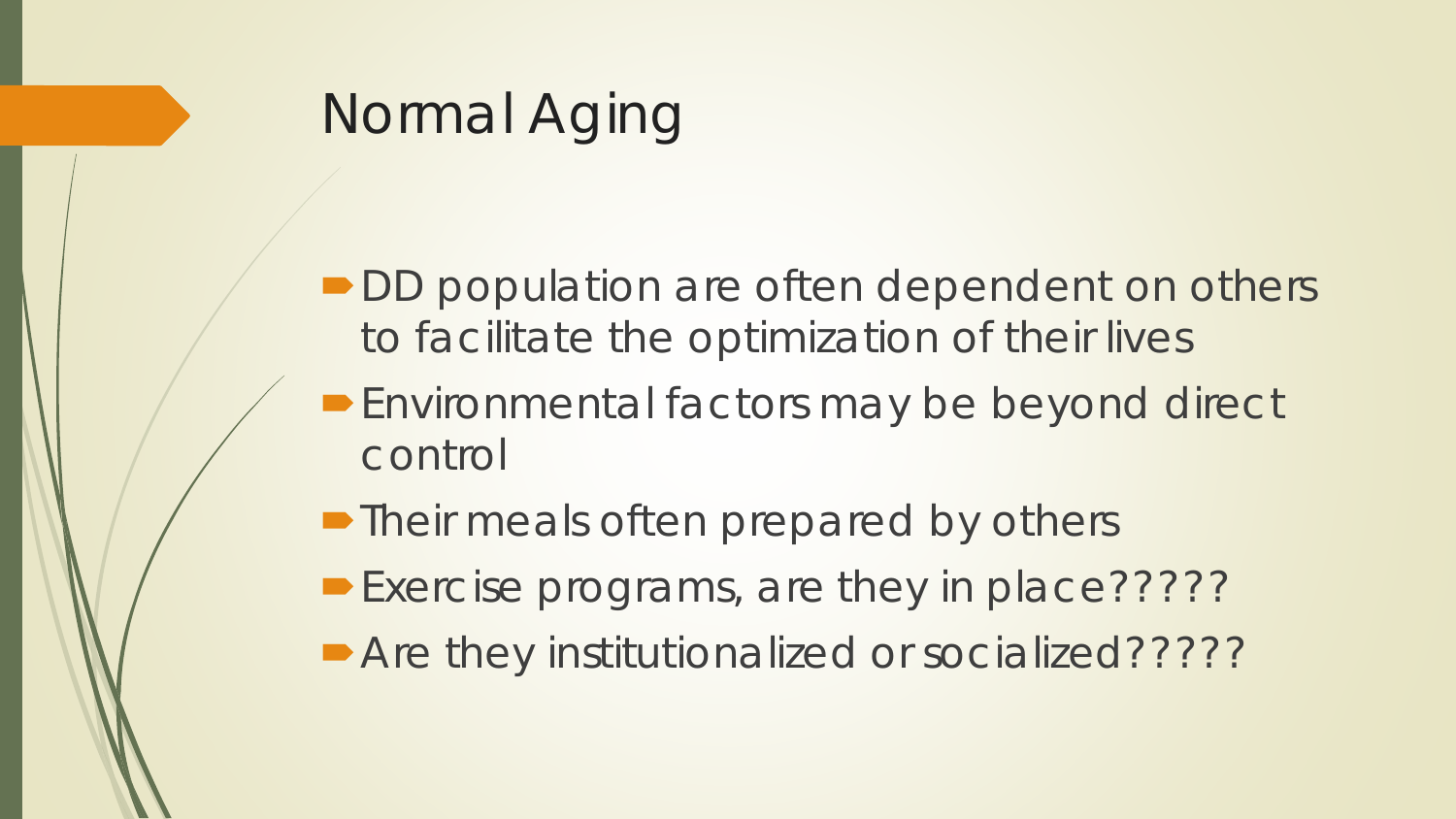## Health Promotion

- Assess for safety; hearing and visual impairment plus dental
- Implement appropriate interventions based on individual needs
- Possible interventions: therapy (O.T., P.T., speech, dental, dietary, recreation)
- Annual flu shot
- **Annual PPD**
- Pneumococcal vaccine, herpes zoster/shingles as appropriate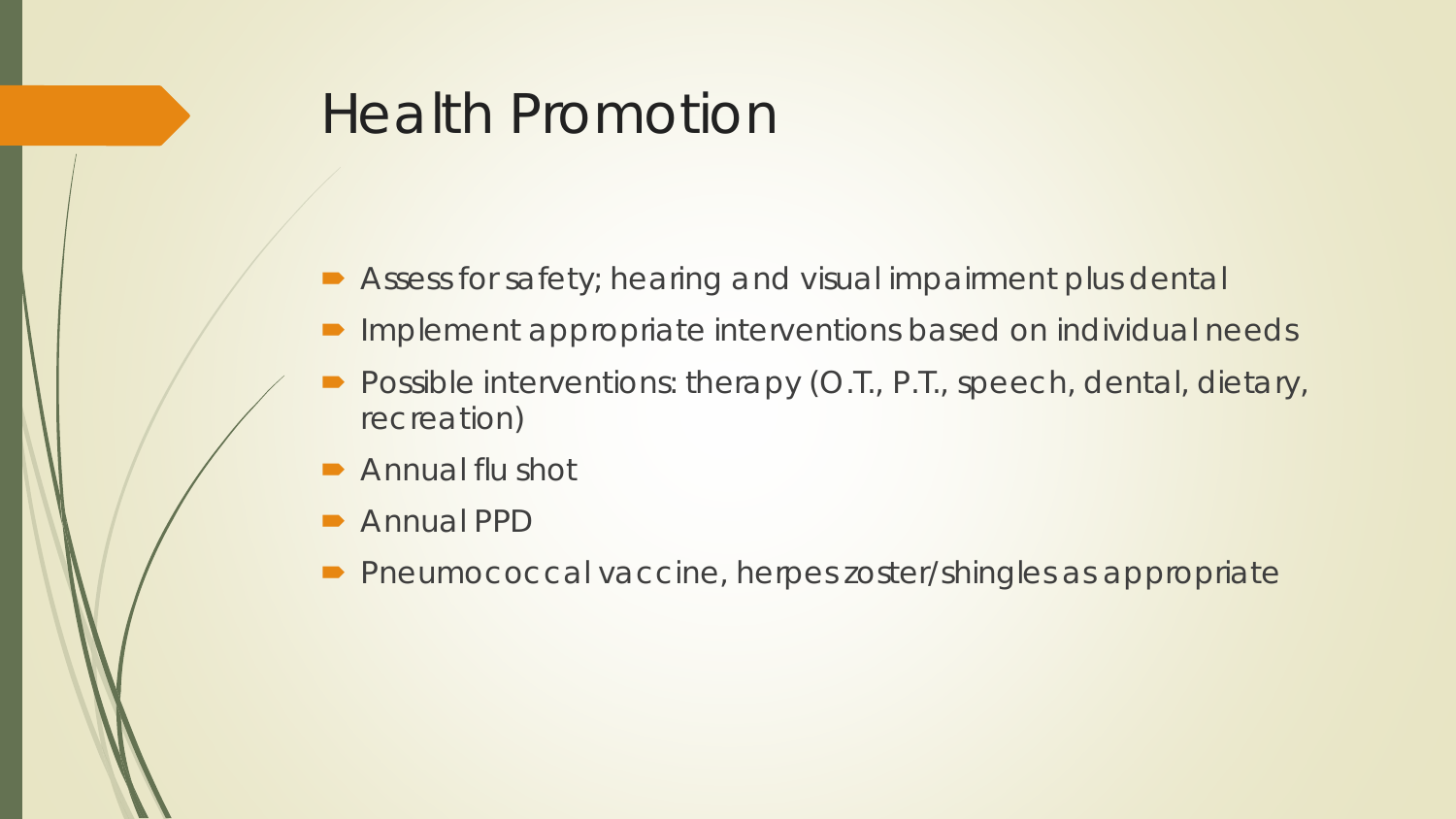## Health Promotion

- Good hand washing practice for everyone
- **Promote wellness through: activities, mobility, frequent turns and** ROM
- **Hydration programs**
- Social events
- **Spiritual activities as appropriate**
- **Touch therapy like massage**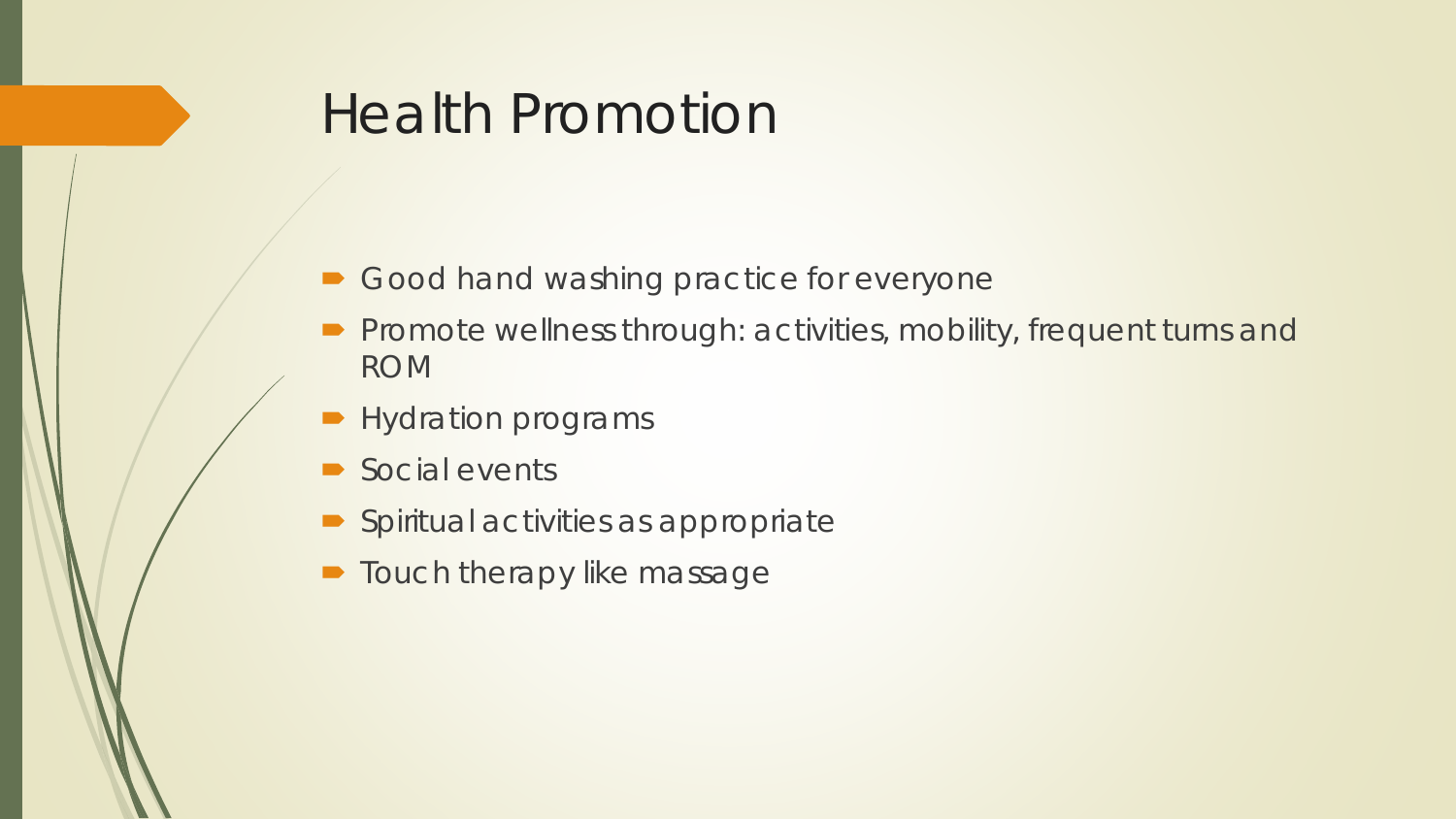## Health Promotion

- Maintain clean and safe environment
- Reduce fall risks balance/stability training
- Provide exercise maintain muscle mass, strength & flexibility
- **Provide variety of tasty, healthy food options, smaller meals eaten** earlier
- Manage constipation
- **Promote good sleep hygiene programs**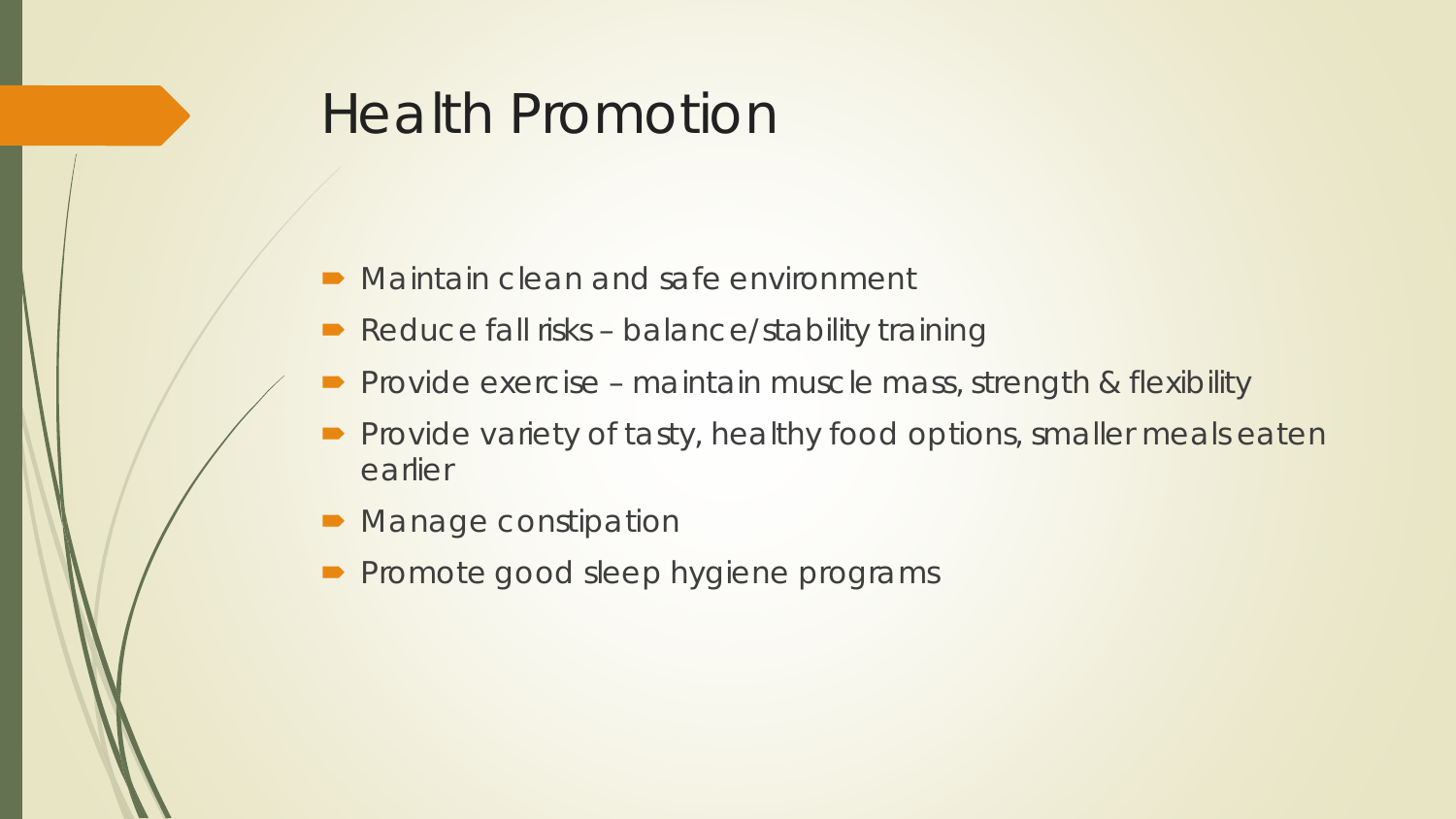## Blue Zones

- **•** Term coined by demographers while investigating areas of the world with concentrations of the world's longest-lived people
- **Demonstrum** Longevity pockets around the world
- Okinawa, Japan
- Sardinia, Italy
- **Nicoya Peninsula, Costa Rica**
- **Loma Linda, CA**
- Greek island of Ikaria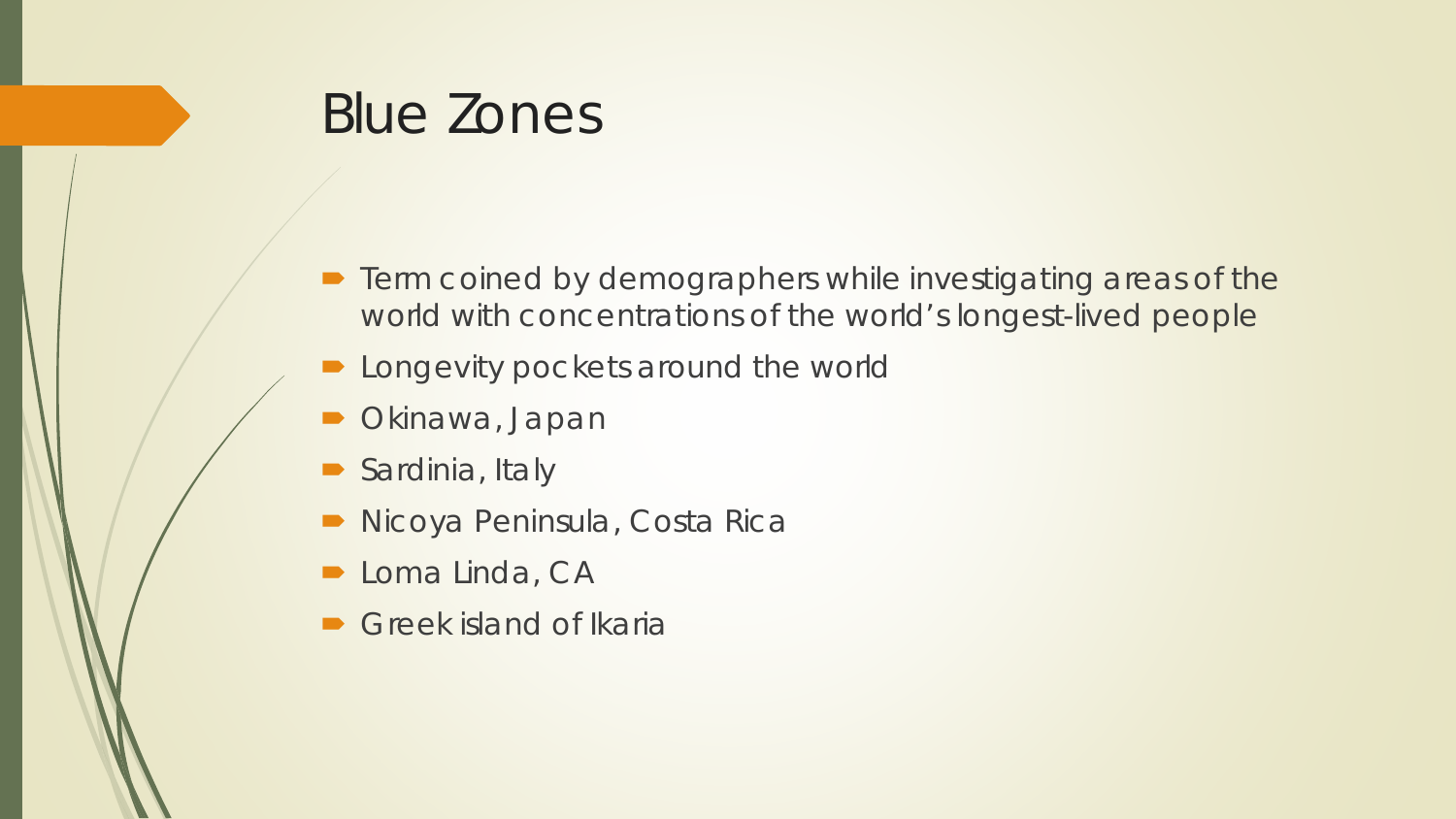#### Blue Zone Lessons - Sardinia

- Classic diet: whole grain bread, beans, garden vegetables, fruits, pecorino cheese (grass fed sheep), meat is reserved for Sundays and special occasions, they drink goats milk
- Plant-based diet accented with meat
- Walk a lot provides cardiovascular benefits, positive effects on muscle and bone metabolism without joint-pounding of running
- Drink glass or two of red wine flavonoids may reduce stress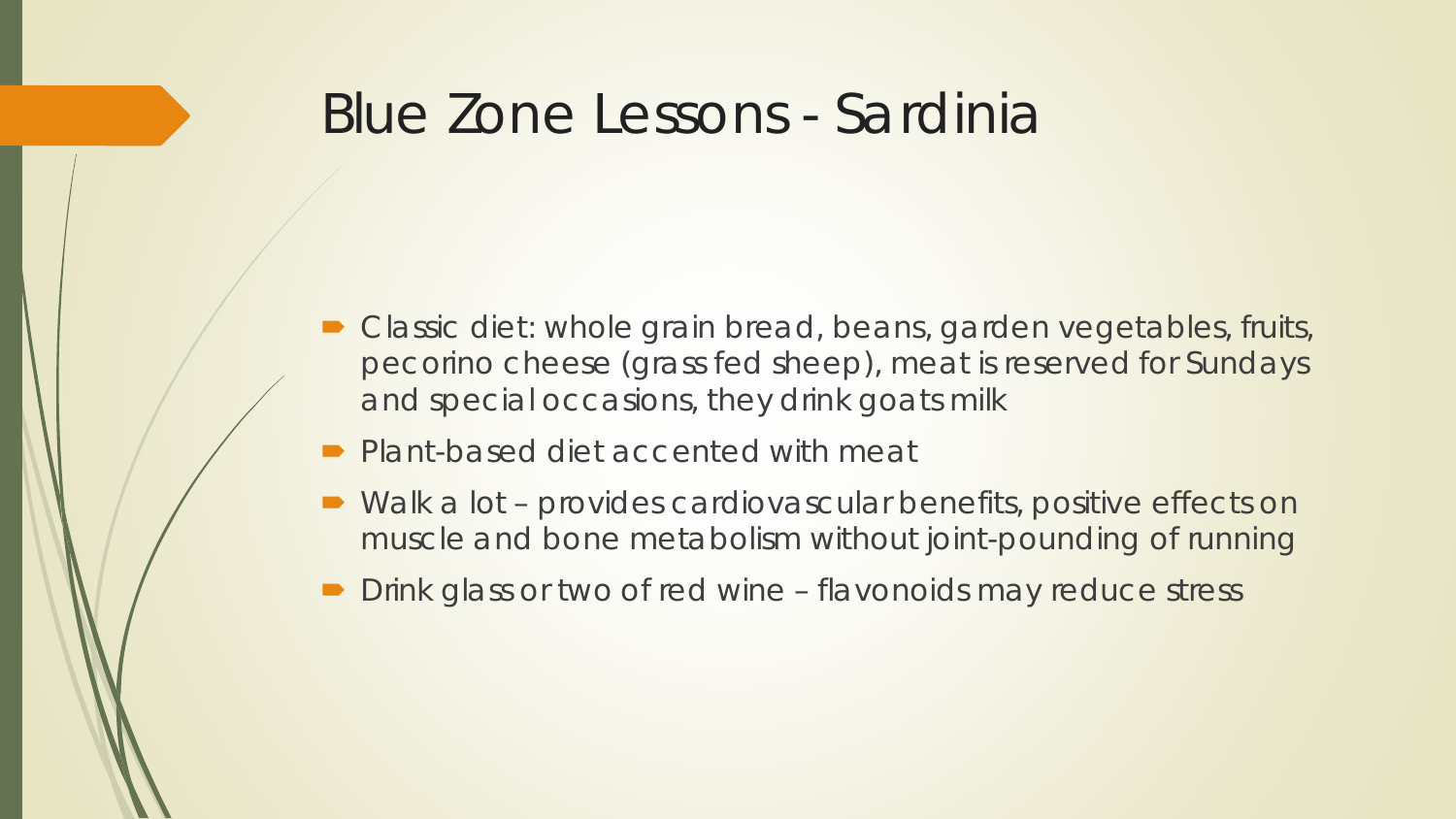## Sardinia

- Laugh with friends known for sardonic humor; laughter reduces stress and may lower risk of cardiovascular disease
- Maintain close family relationships
- Work is important, adds meaning to life
- Reason to get up each day
- **Demon Longevity of men roughly equal to that of women**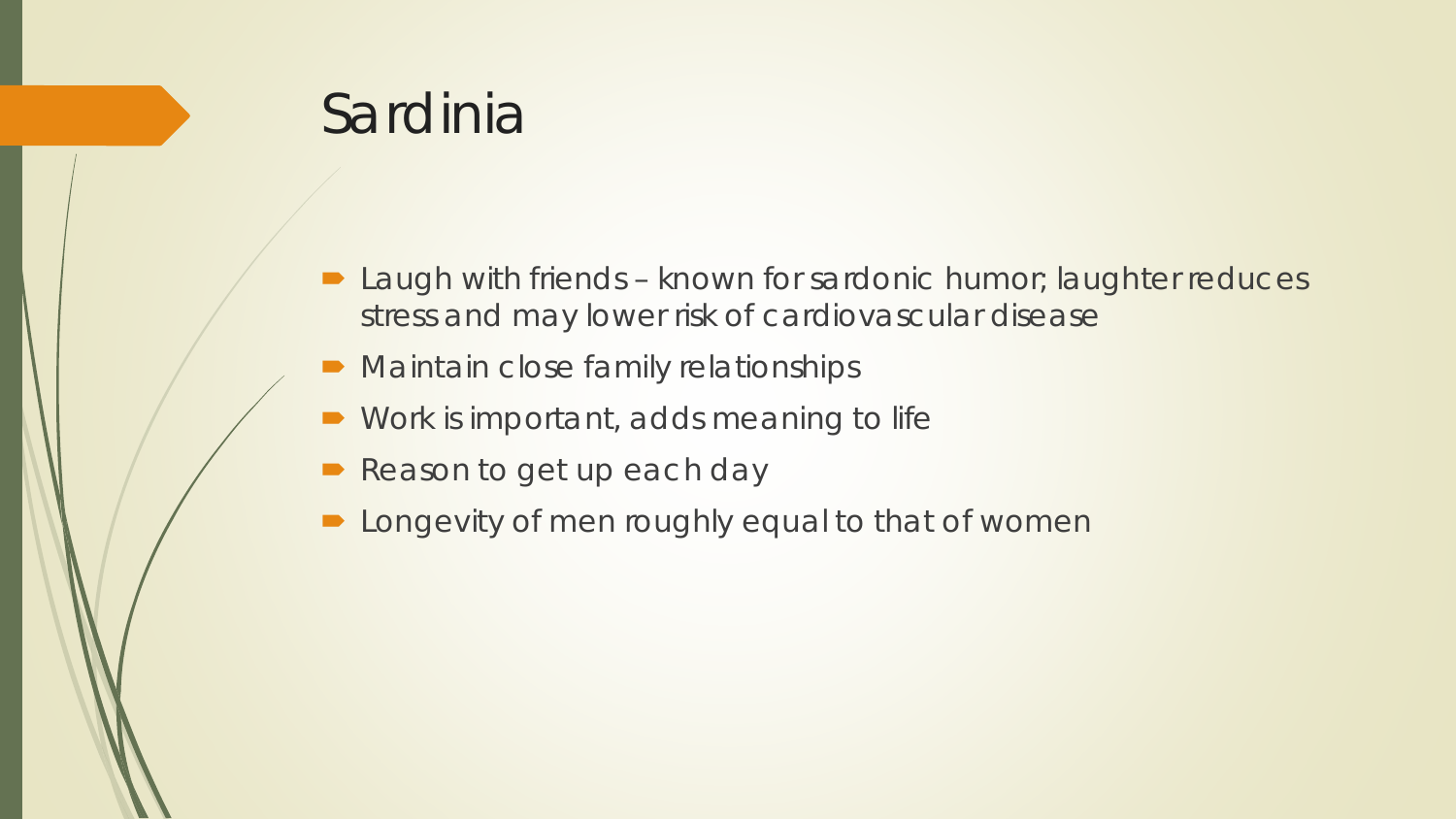## **Okinawa**

- Ikigal the reason to wake up in the morning, purpose-imbued life gives responsibility and feeling of being needed
- Plant-based diet stir-fried vegetables, sweet potatoes, bitter melon, tofu and other soy foods are high in nutrients, low in calories
- Garden grow many of their own fruits, vegetable and teas
- Drink sake in small amounts
- Eat pork but for infrequent ceremonial occasions, and in small amounts
- "Hara hachi bu" eat until you are 80% full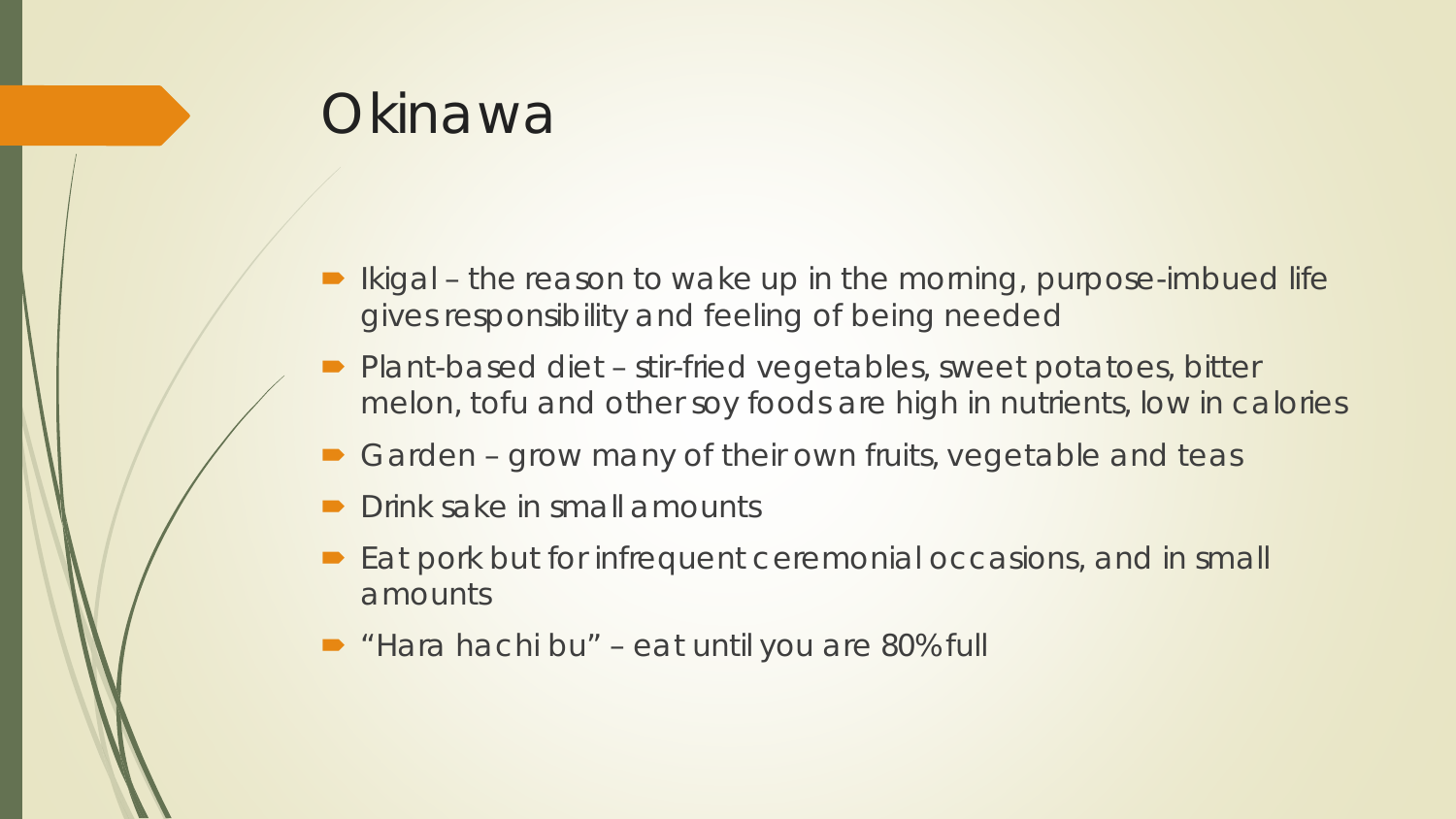## **Okinawa**

- Maintain secure social network, close friendships
- Spend time outside in sunshine each day
- **Active walkers**
- **Family is important**
- Spiritual connection to ancestors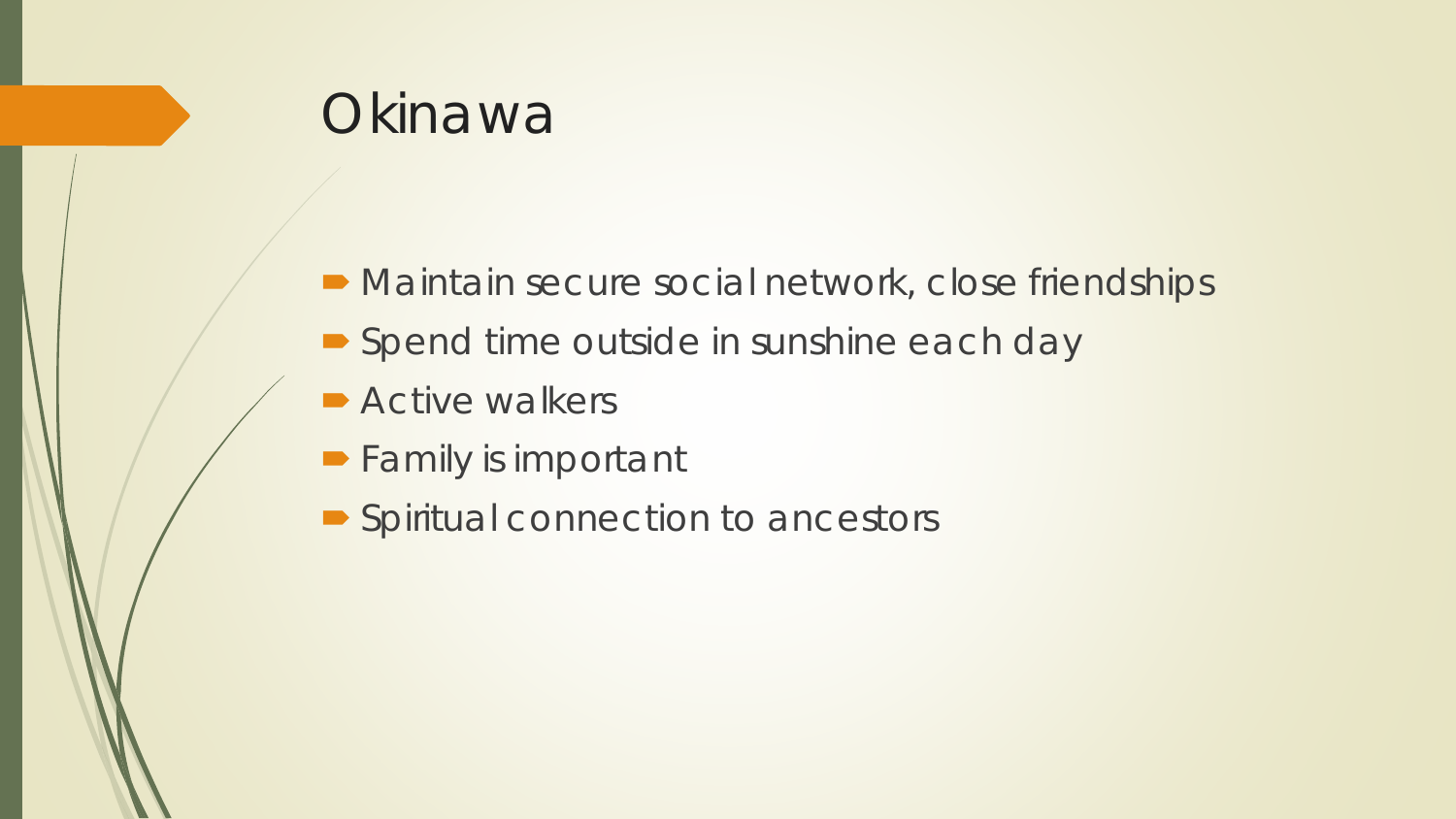## Loma Linda

- Find sanctuary time to focus on family, God, camaraderie and nature
- Relieves stress, strengthens social networks
- **Maintain healthy body mass index keep active**
- Regular moderate exercise low intensity like walking
- Lowers blood pressure/cholesterol and cardiovascular disease
- Spend time with like-minded friends shared values support habits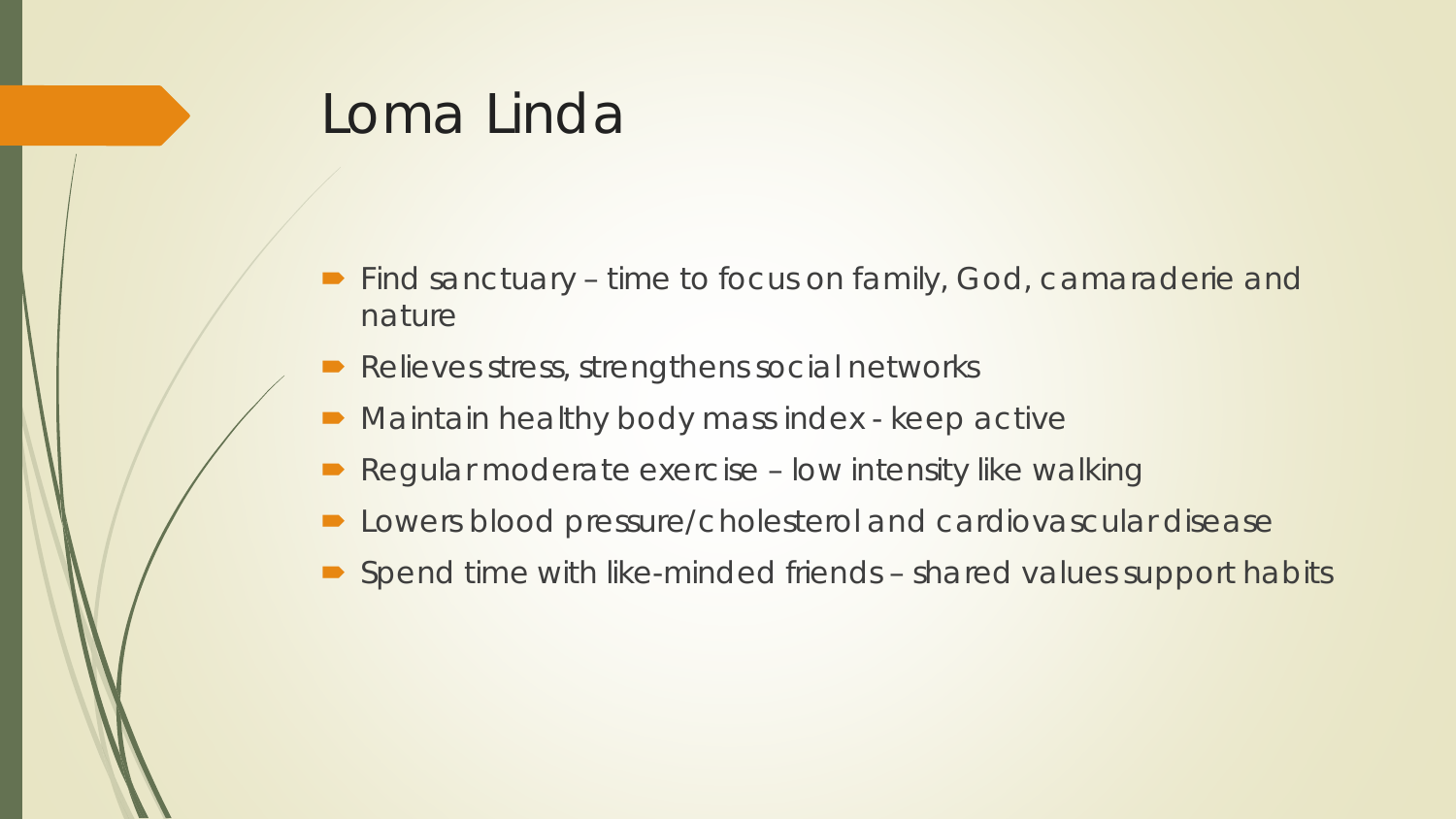### Loma Linda

- Give something back volunteer
- $\blacktriangleright$  Eat meat sparingly consuming fruits, vegetables, nuts and whole grains seems protective against variety of cancers
- Eat early, light dinner to avoid flooding body with calories during inactivity
- **Promotes better sleep and lower BMI**
- Eat two or more servings of fruit per day, legumes such as peas and beans 3 times a week and lots of nuts
- Drink water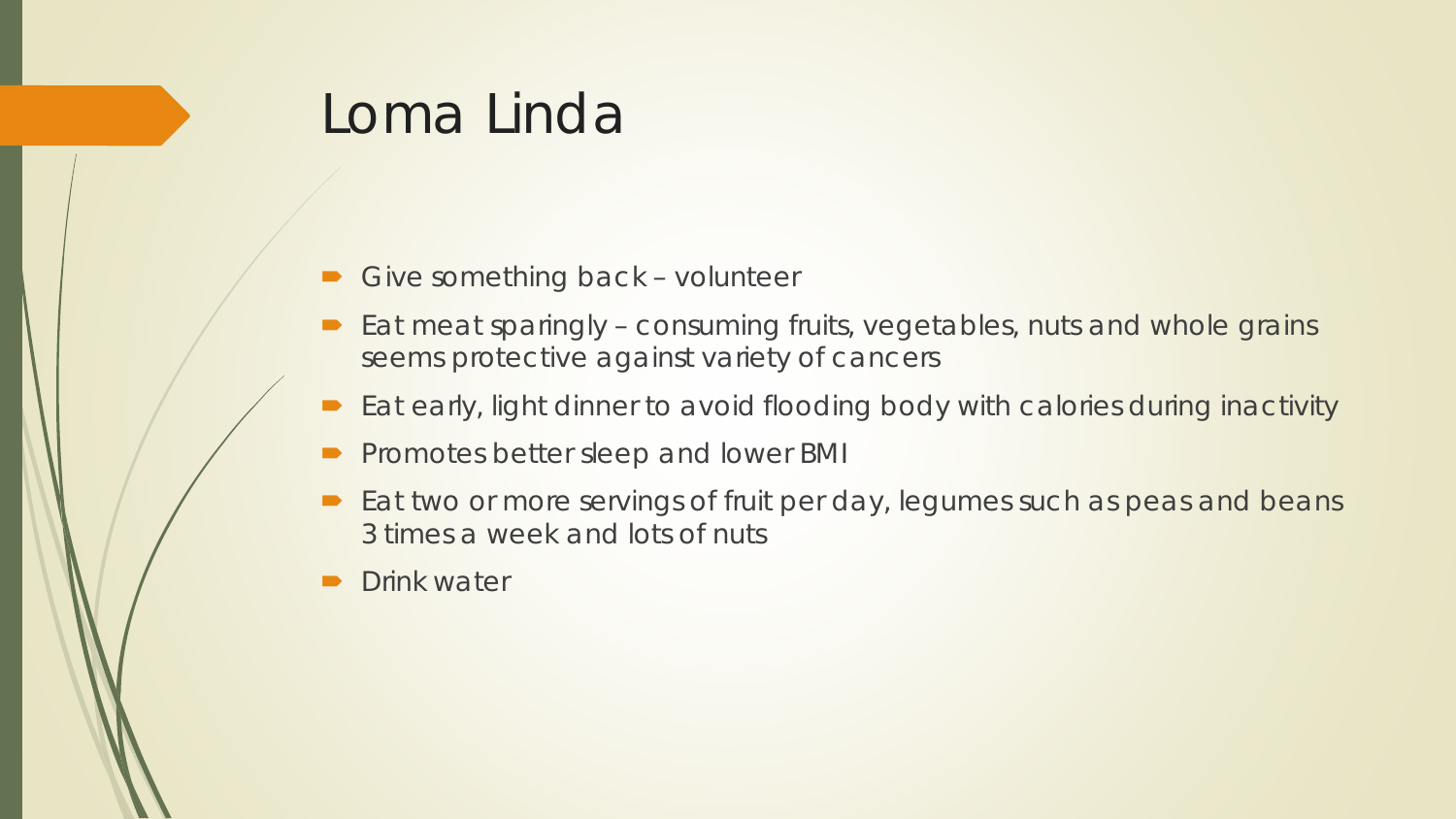## Costa Rica

- Strong sense of purpose
- Drink Hard water high calcium content
- **Focus on family supports sense of purpose and belonging**
- **Eat light dinner early in the evening**
- Maintain social network listen, laugh and appreciate each other and what you have
- Keep hard at work find joy in everyday physical chores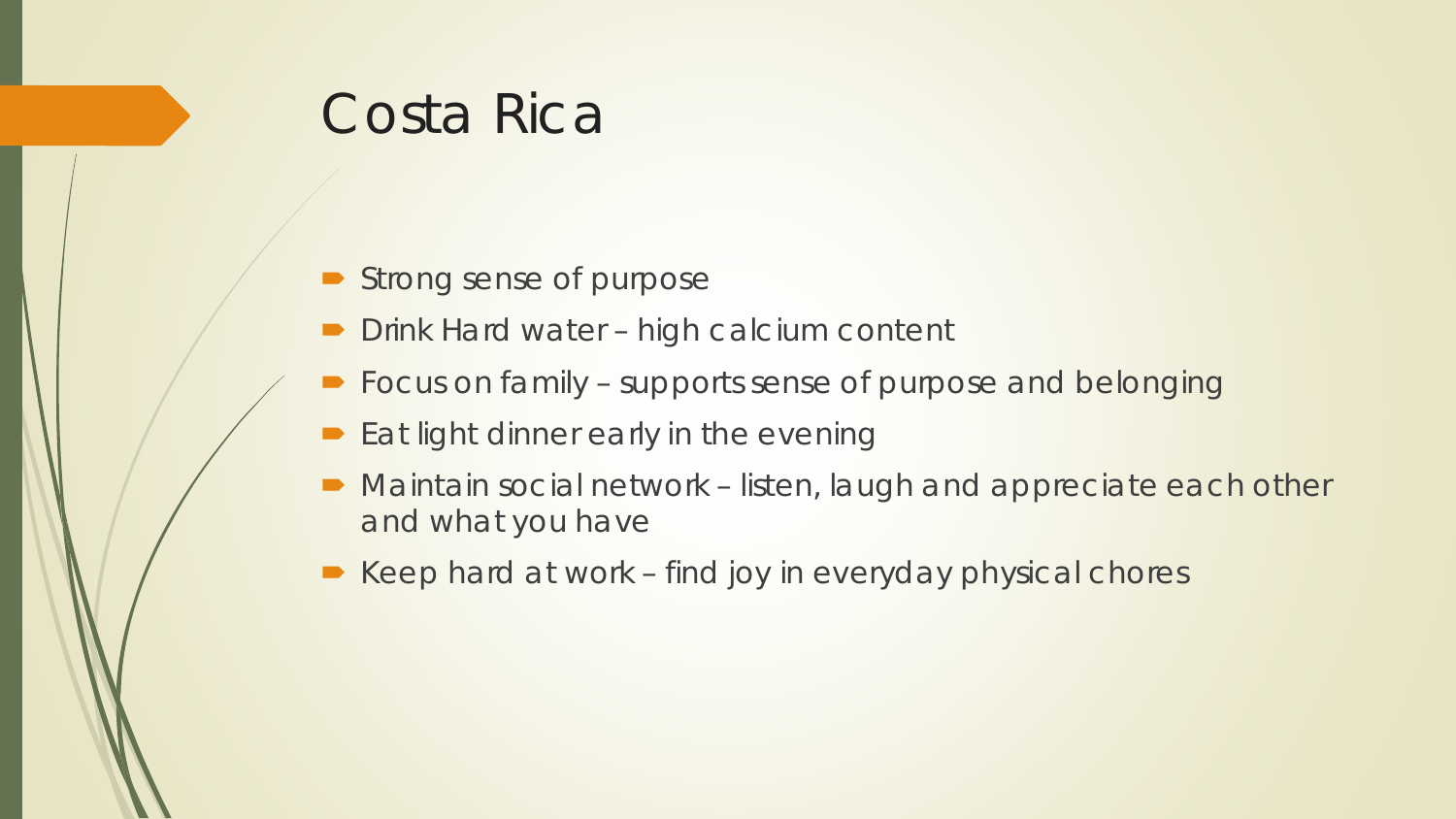## Costa Rica

- Take in the sunshine work out-of-doors, walk out-of-doors
- Sunshine catalyst for vitamin D production
- Embrace their history, roots and traditions
- **Traditional diet maize and beans along with fruits and vegetable**
- Workday 6AM until 12 or 2:00 in afternoon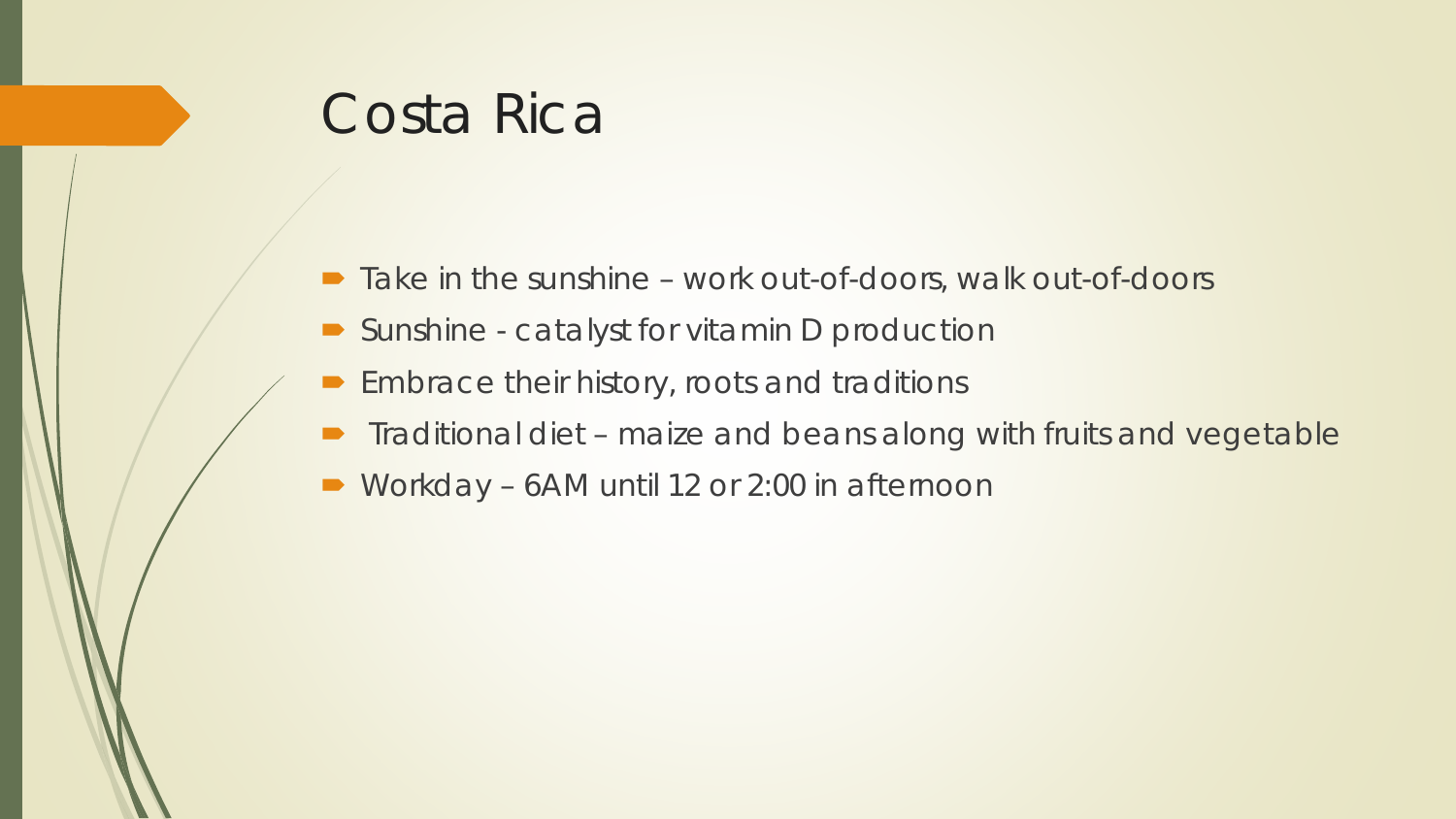#### **Greece**

- Mindless movements gardening, walking to neighbor's house, doing yard work
- Eat Mediterranean style diet lots of fruits, vegetables, whole grains, beans, potatoes, olive oil and goats milk, including cheese
- Herbal teas wild rosemary, sage and oregano
- Take midafternoon break for nap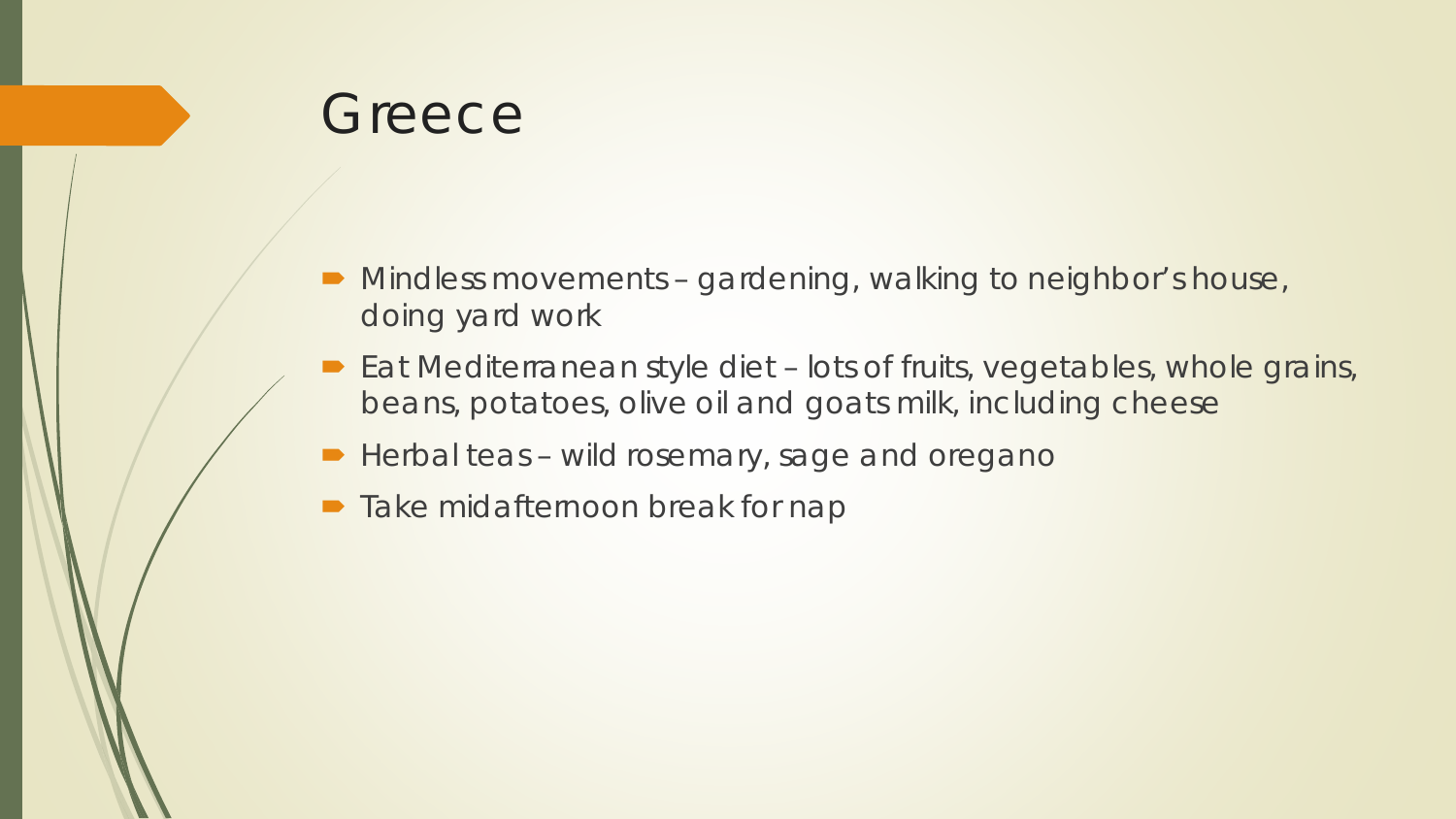#### **Greece**

- Greek Orthodox faith called for fasting, type that cuts about 30% calories out of normal diet
- Caloric restriction has been shown to slow aging process in some mammals
- Make family and friends a priority
- Social connections shown to benefit overall health and wellbeing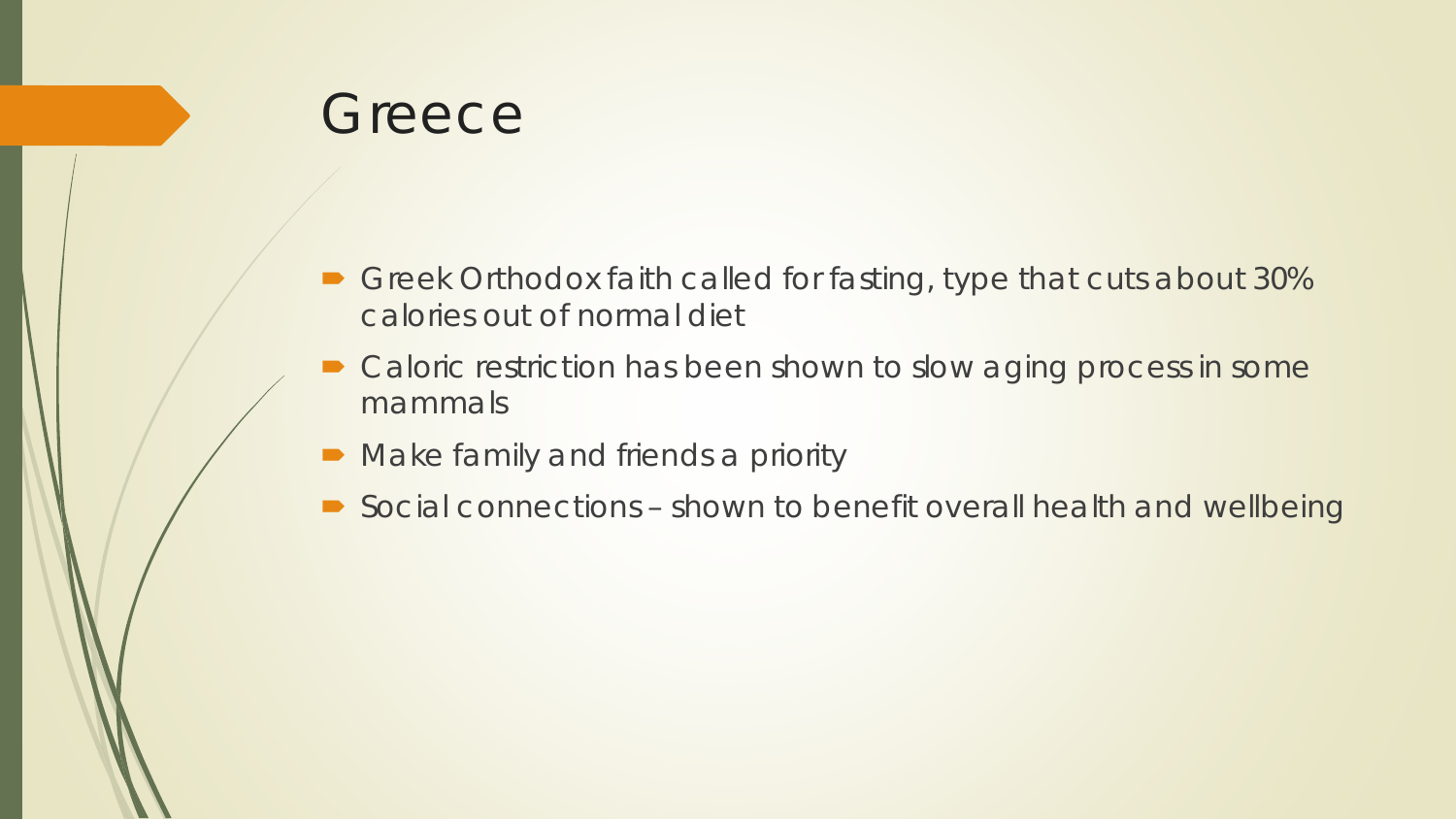- Move naturally engage your clients in movement such as walking, gardening, play activities that involve stretching and balance
- Add fun yoga stretches
- Muscle strength and balance helps with fall reduction
- Never too late to start start slow and incorporate laughter and joy
- Walk outside in parks, appreciate the fauna and flora
- Good for you and clients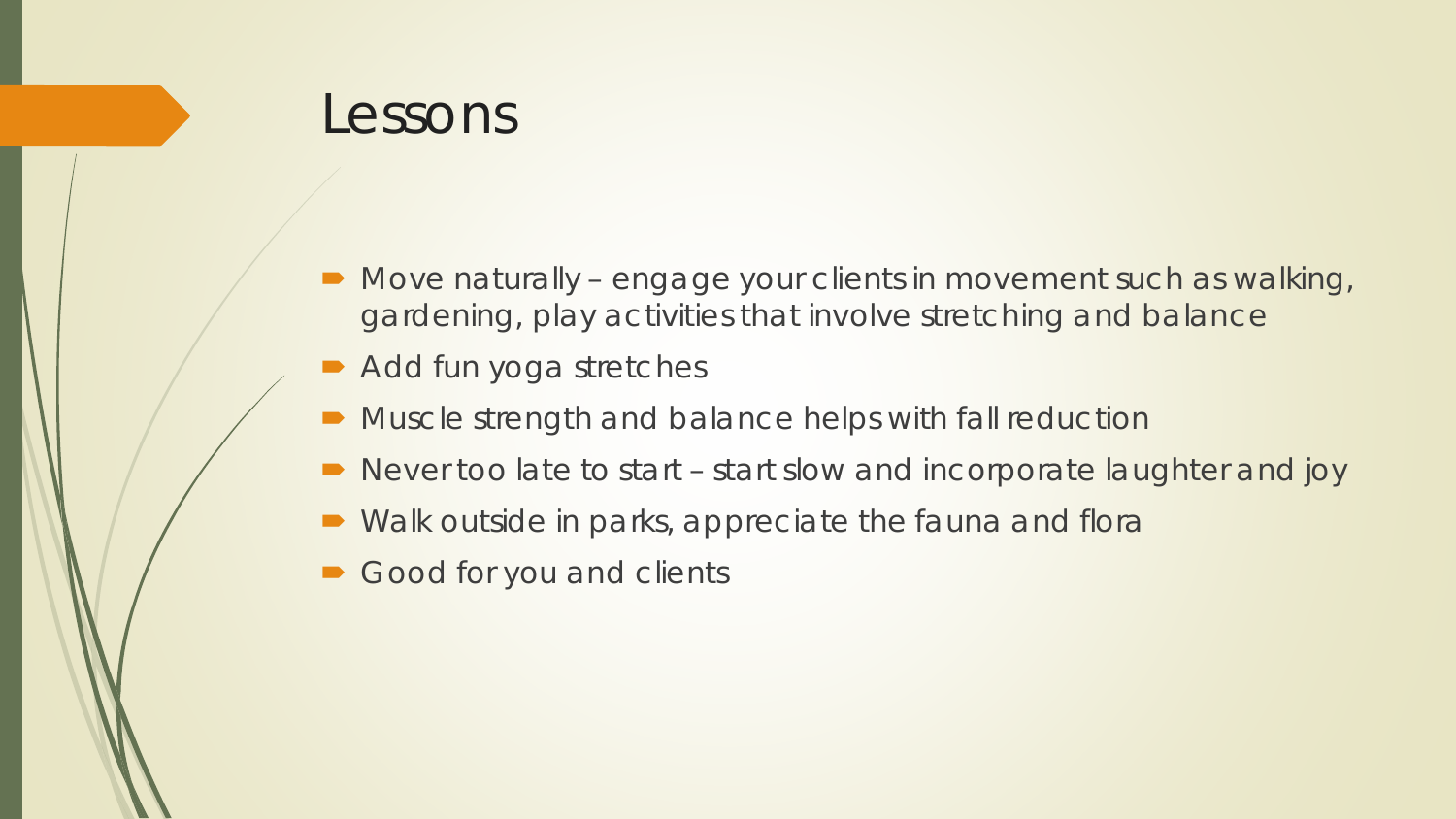- Hara Hachi Bu
- Use smaller plates, eat smaller amounts, store less fat
- Increase fruits, legumes and vegetable, decrease meat
- Gradually decrease caloric intake, helps to support aging digestive system
- Decrease obesity, CV disease, diabetes and promotes health and wellbeing
- $\blacktriangleright$  Provide healthful snacks who buys and prepares food for the clients?
- Encourage water consumption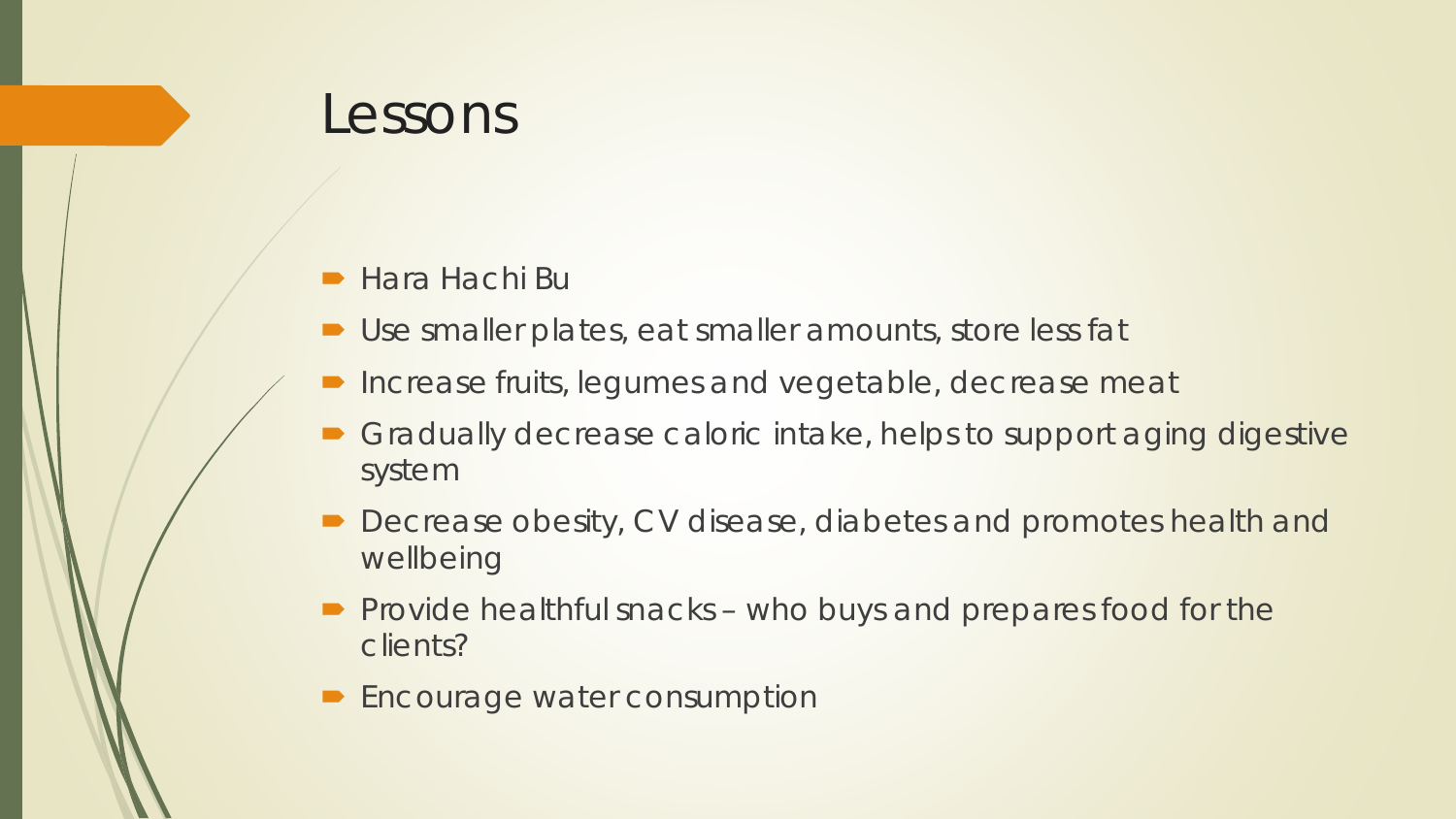- Avoid meat and processed foods
- Plant-based meals
- Herbal teas
- Strict Adventists avoid meat entirely, take dietary cues from Genesis 1:29…
- **"Then God said, Behold, I have given you every plant yielding seed** that is on the surface of all the earth, and every tree which has fruit yielding seed; it shall be food for you"
- Longstanding "Adventist Health Study," restricting meat associated with living longer and healthier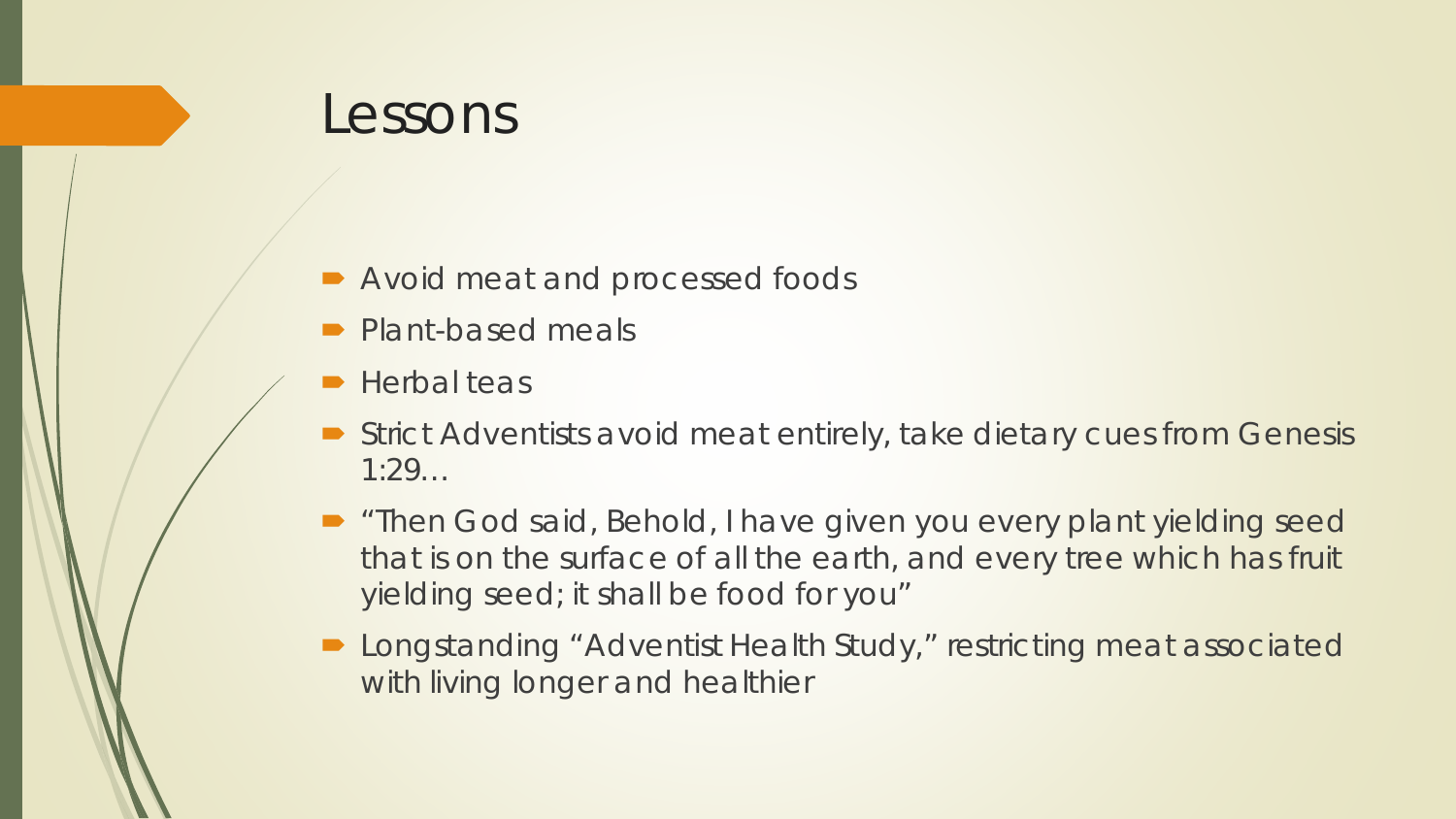- Cost effective plan
- Beans, grains, seasonal fruits and vegetables tend to cost less
- Chores and daily activities such as walking, bending and stretching is free
- Make activities meaningful for your clients
- **Eat in moderation and light meals later in the day**
- **Incorporate JOY into everything**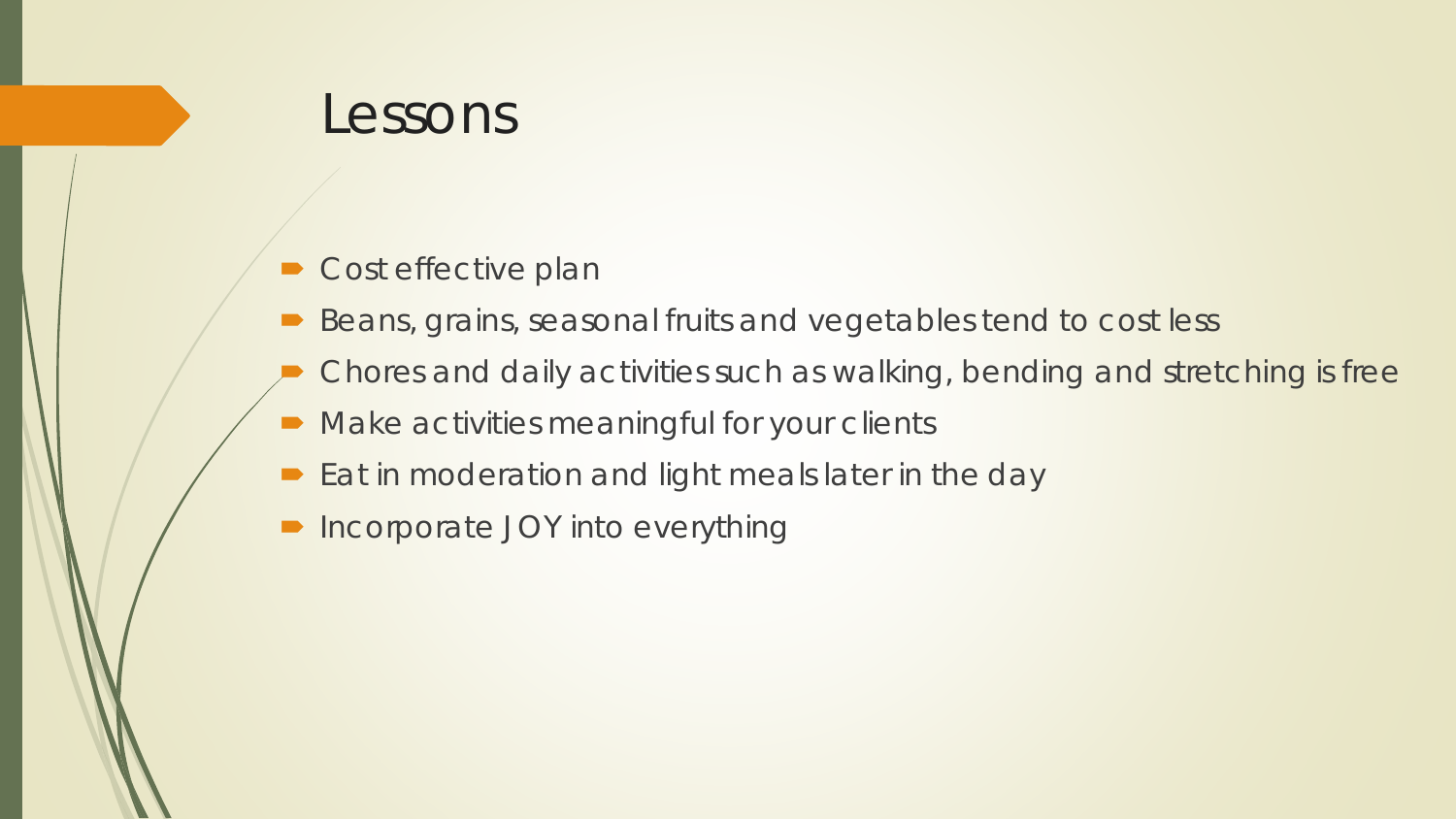- Do your clients have meaningful relationships?
- Do they know that they matter?
- How do you instill a sense of purpose into the lives of your clients?
- How do you let them know the value they bring to your life?
- How can their families help with this?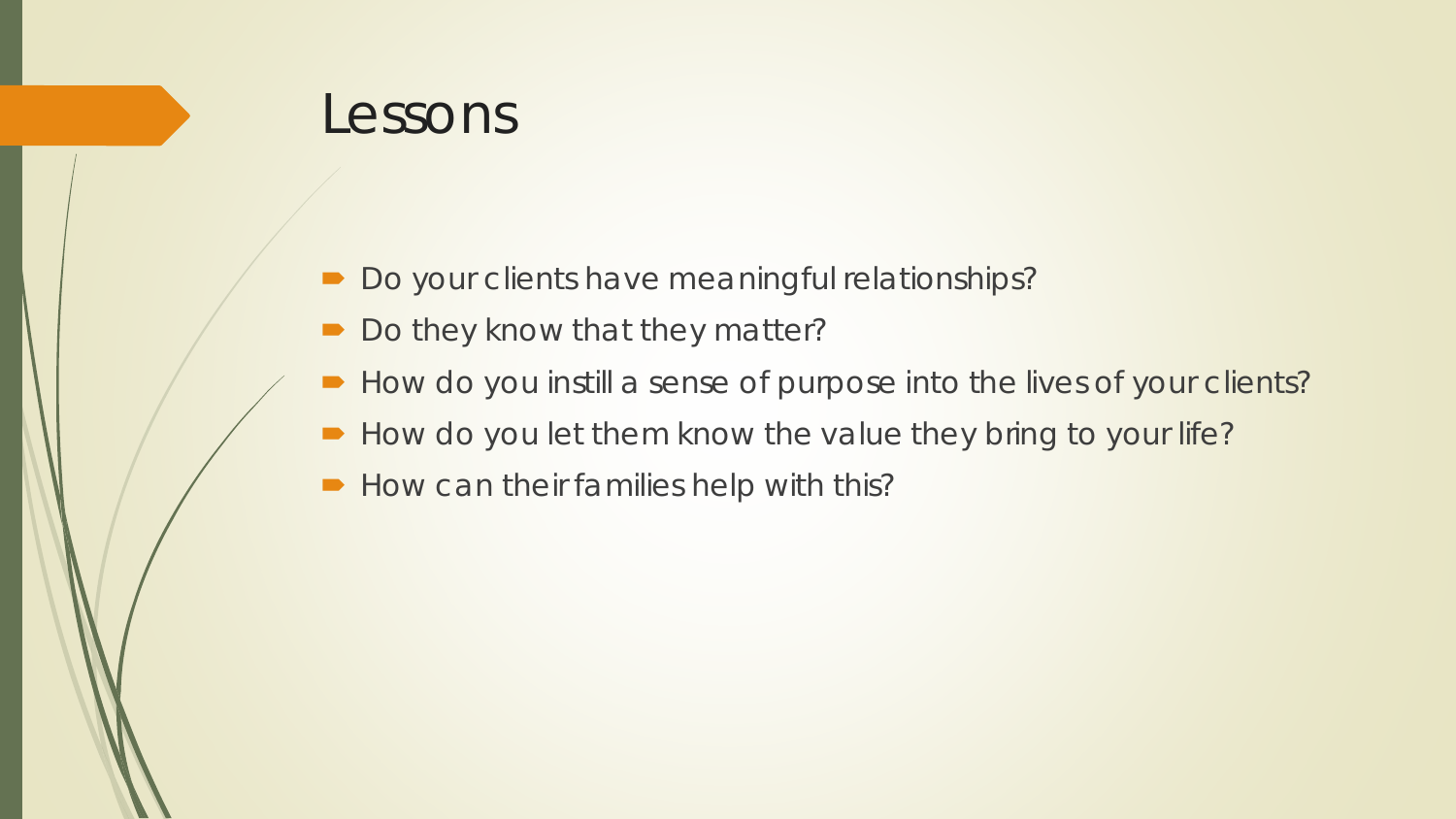- Do your clients establish friendships with each other?
- How do you make these practices routine and practiced by everyone
- **This can be beneficial to clients and all caregivers**
- How well do you know your clients and what matters to them?
- How are they engaged in those considerations?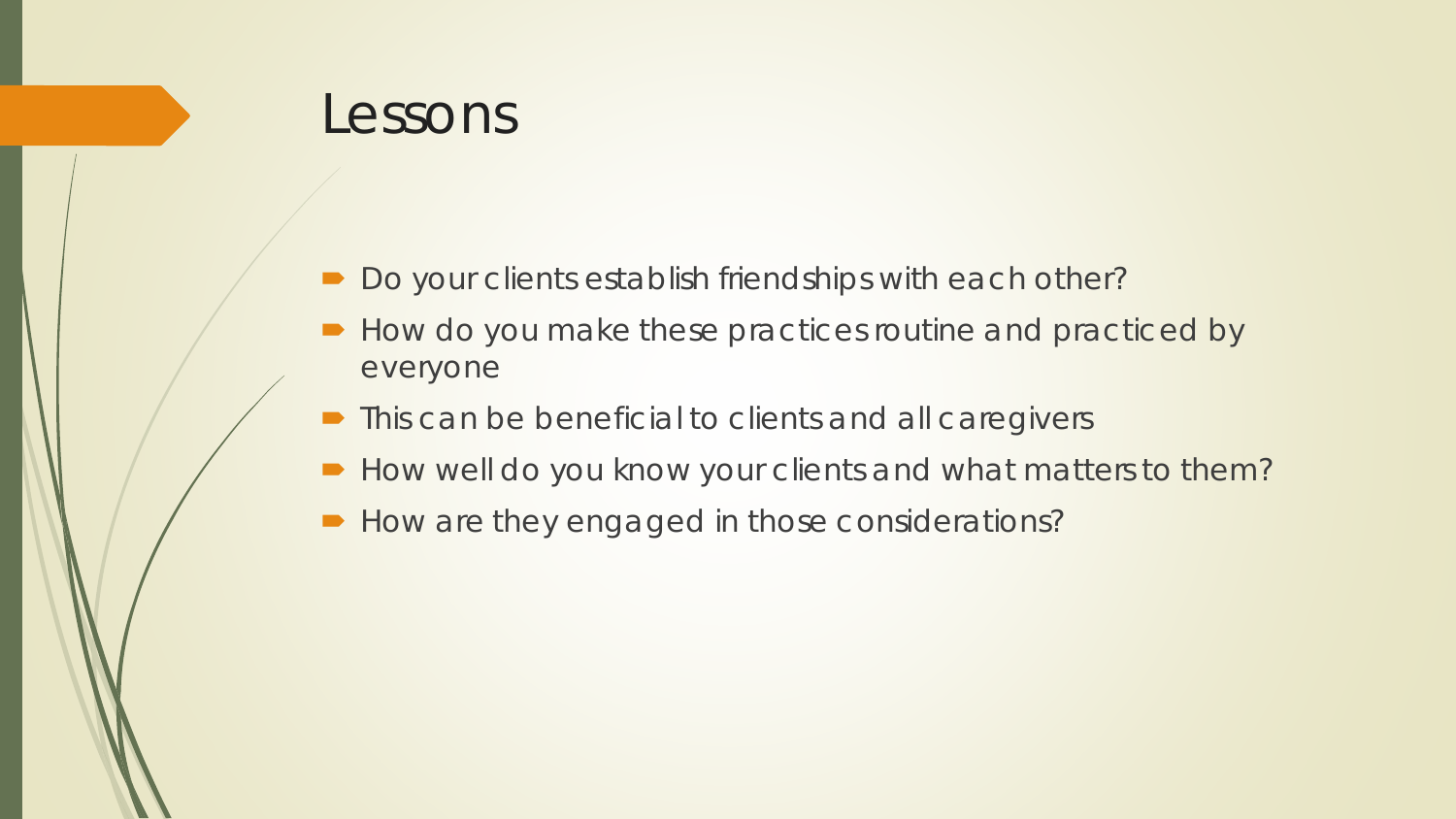- Sleep is important
- **Practice good sleep hygiene**
- **Keeps immune system functioning**
- **Decrease risk of CV events**
- **Recharges brain**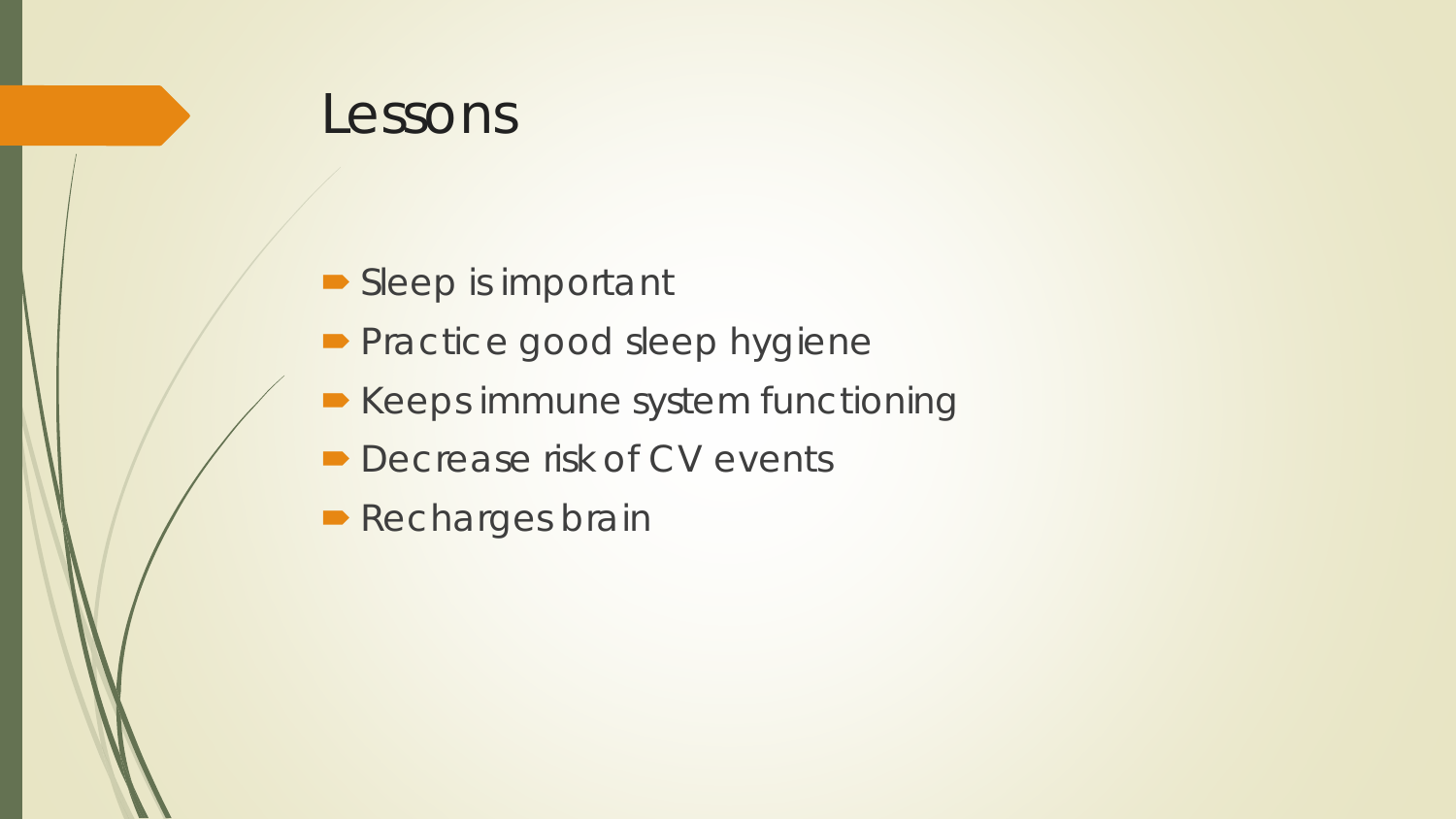- Healthy eating with smaller portions, good hydration & active movements
- Supports nutrition and gastric motility which can be problematic with aging
- Also supports skin health
- Sleep
- $\blacksquare$  Mobility and balance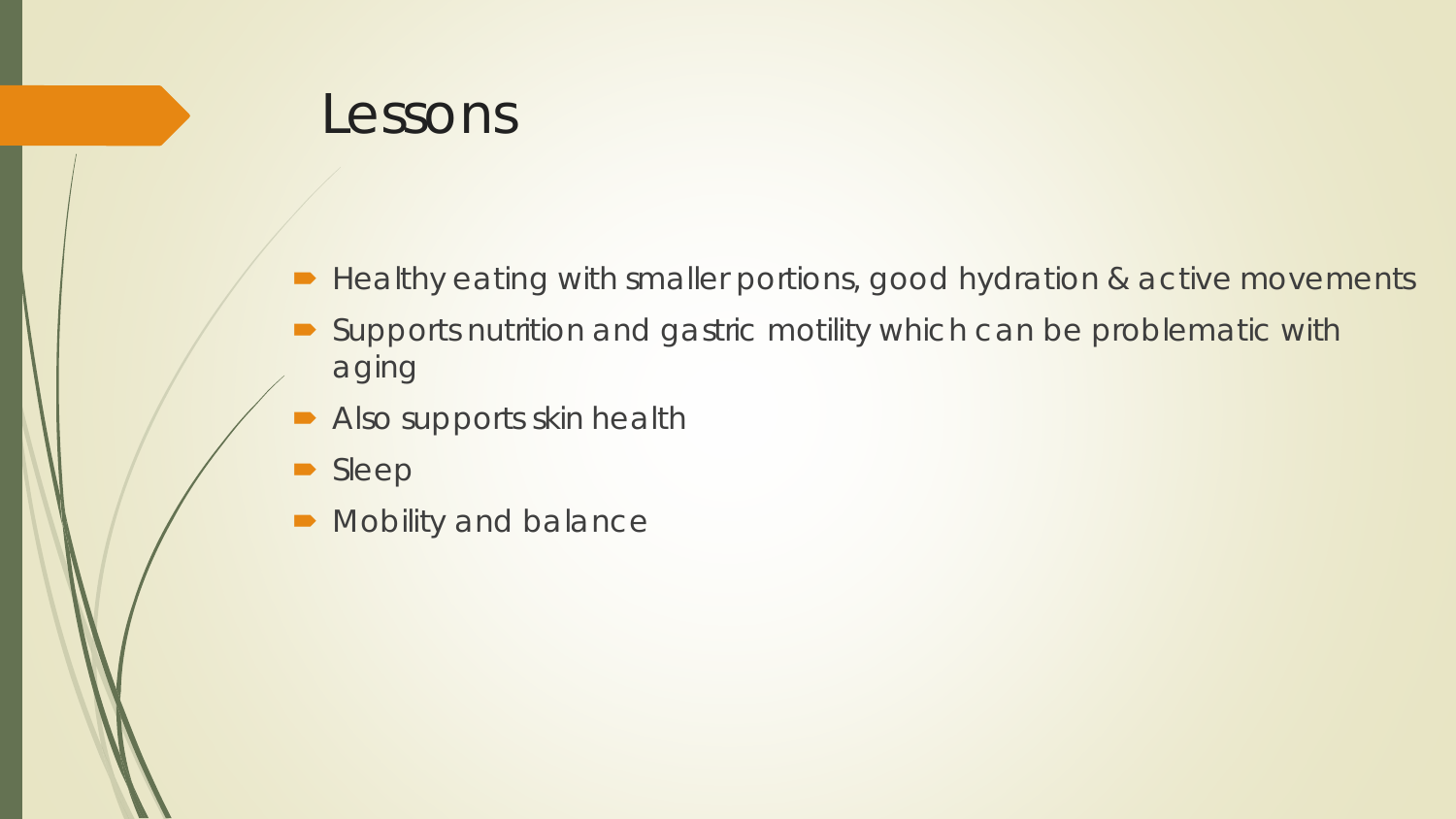■ "Start where you are, use what you have, do what you can" Arthur Ashe

"Your life does not get better by chance it gets better by change" Dr. MLK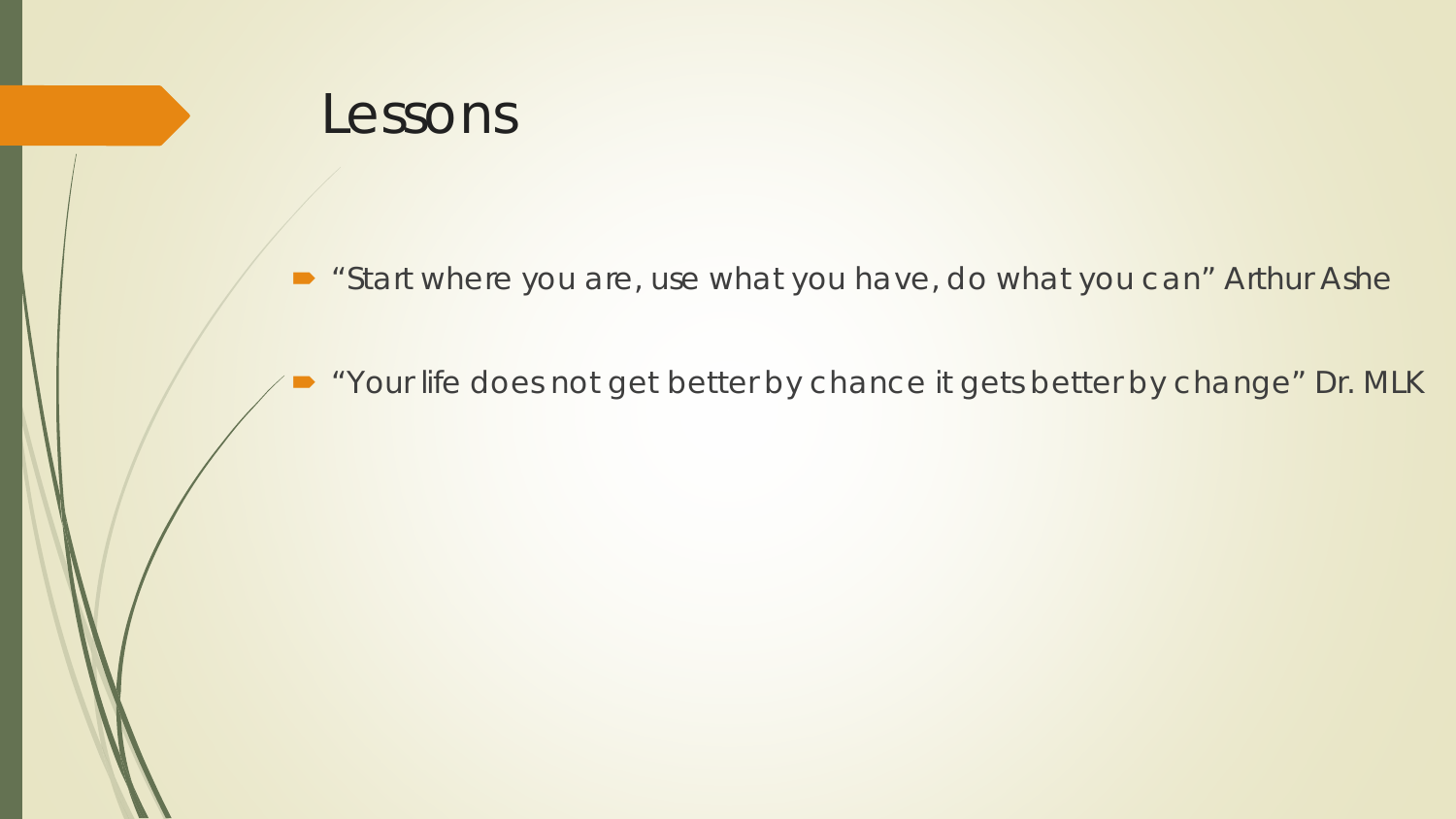# Ethics: What is it? How does one apply it?

Second topic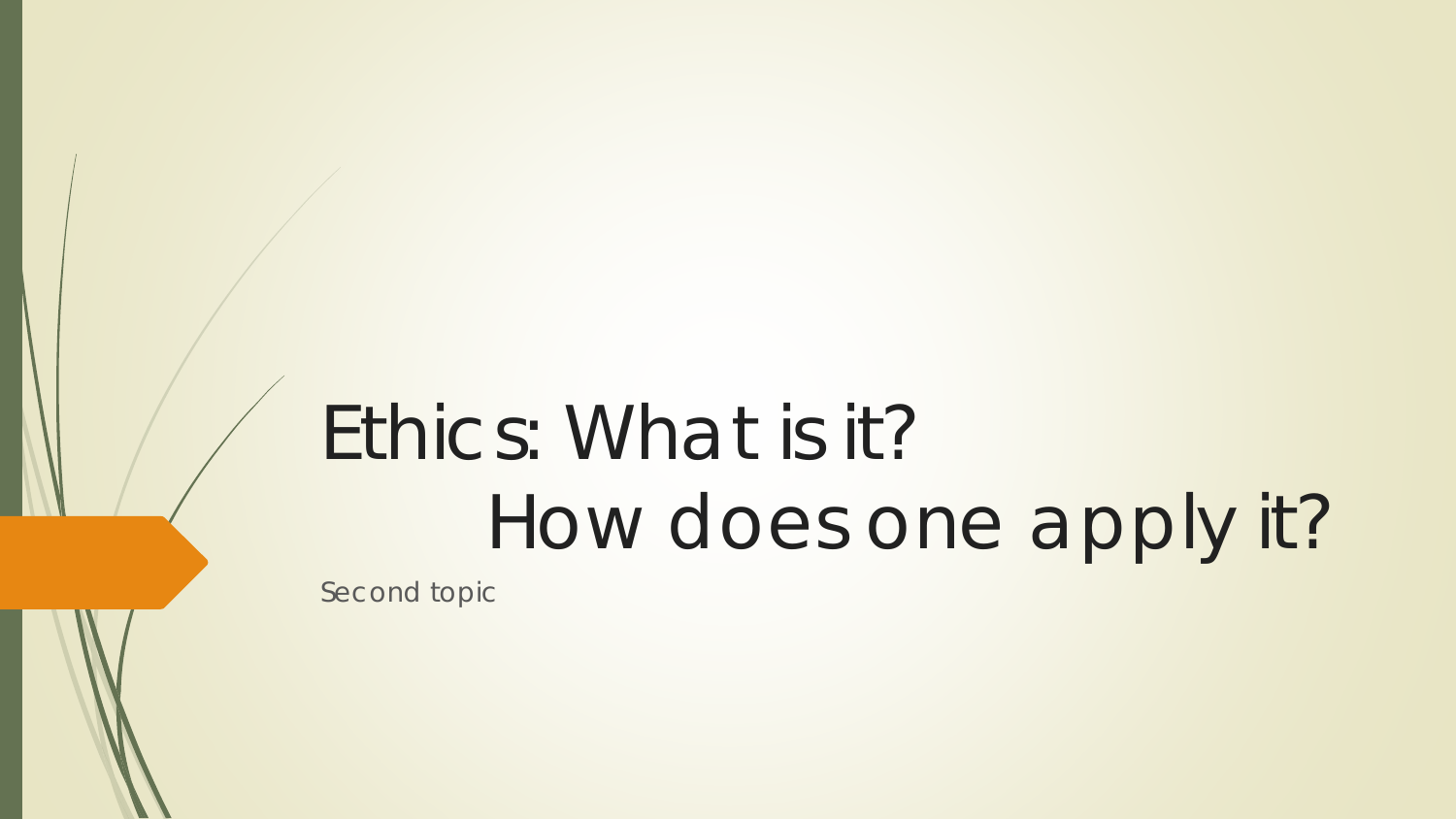## Ethics vs. Morals

- **Ethics:** a set of principles, rules or standards governing the conduct of a person or the members of a profession
- A social system or a framework for acceptable behavior
- External, systemic
- Morals: Judgment of the goodness or badness of human action and character
- Defines how things work according to an individual's ideals and principles
- Internal, personal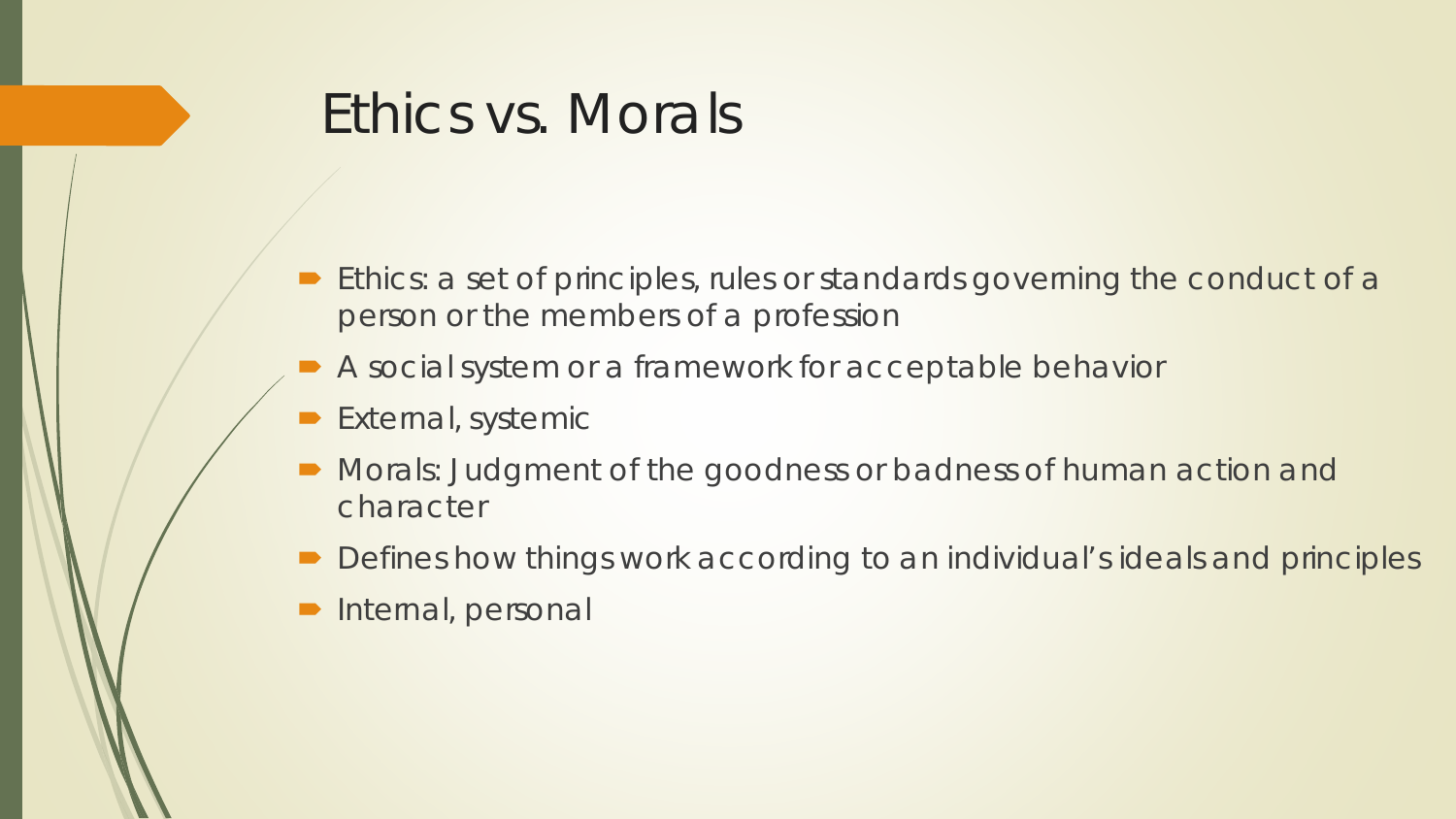## Patient Self-Determination Act

#### • PSDA

- **Enacted by Congress, Nov. 5<sup>th</sup> 1990 as part of Budget Reconciliation Act**
- Effective Dec. 1st 1991
- Requires all health care providers participating in Medicare/Medicaid to provide to all patients, with capacity and over age 18, or LAR, written information regarding the following: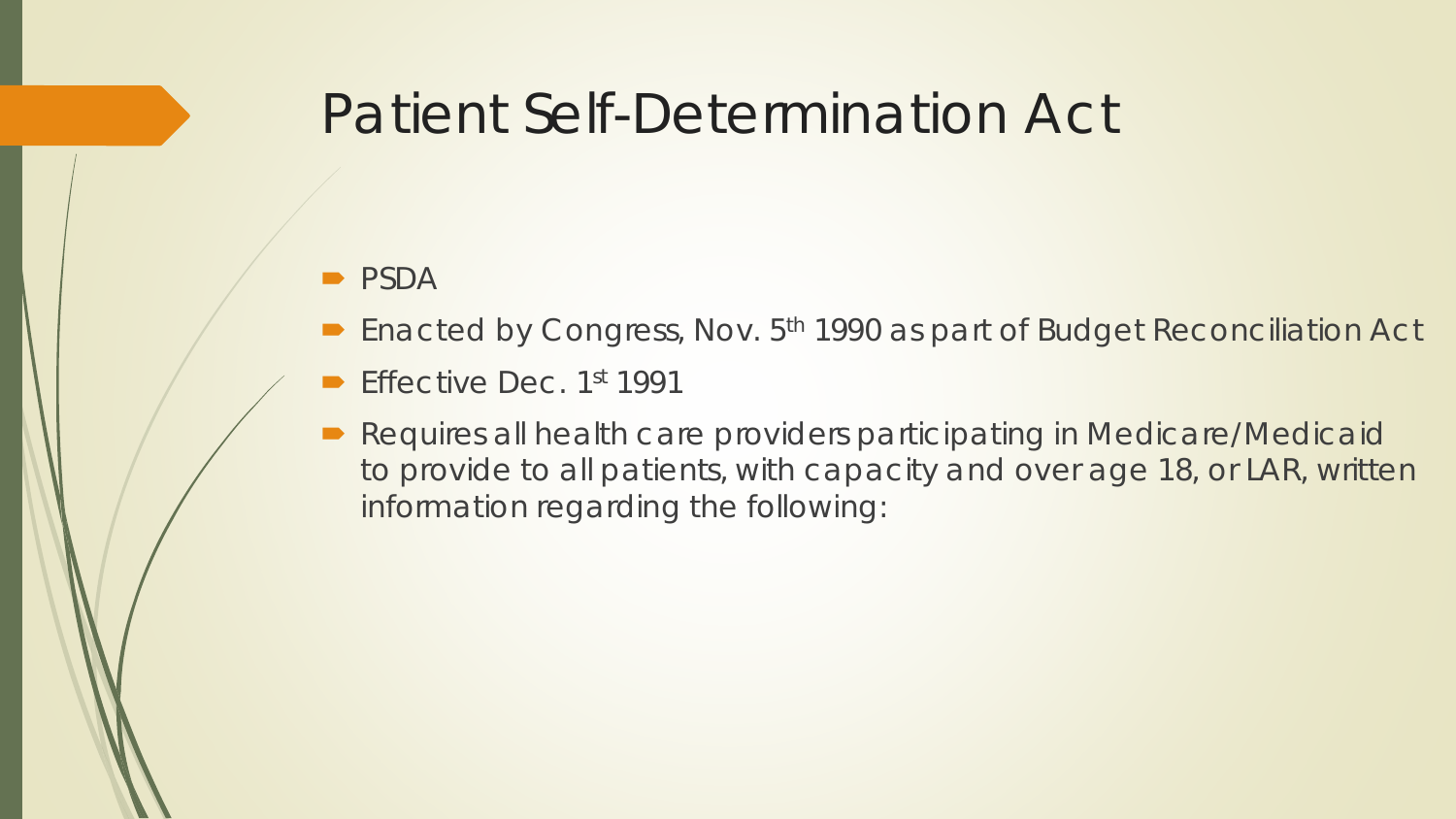## PSDA

- **Patients rights under the law to participate in decisions about their medical** care and treatment
- Right to accept or decline, though not demand, medical or surgical treatment
- **Patient's rights under state law to complete advance directive**
- Health care providers policies honoring these rights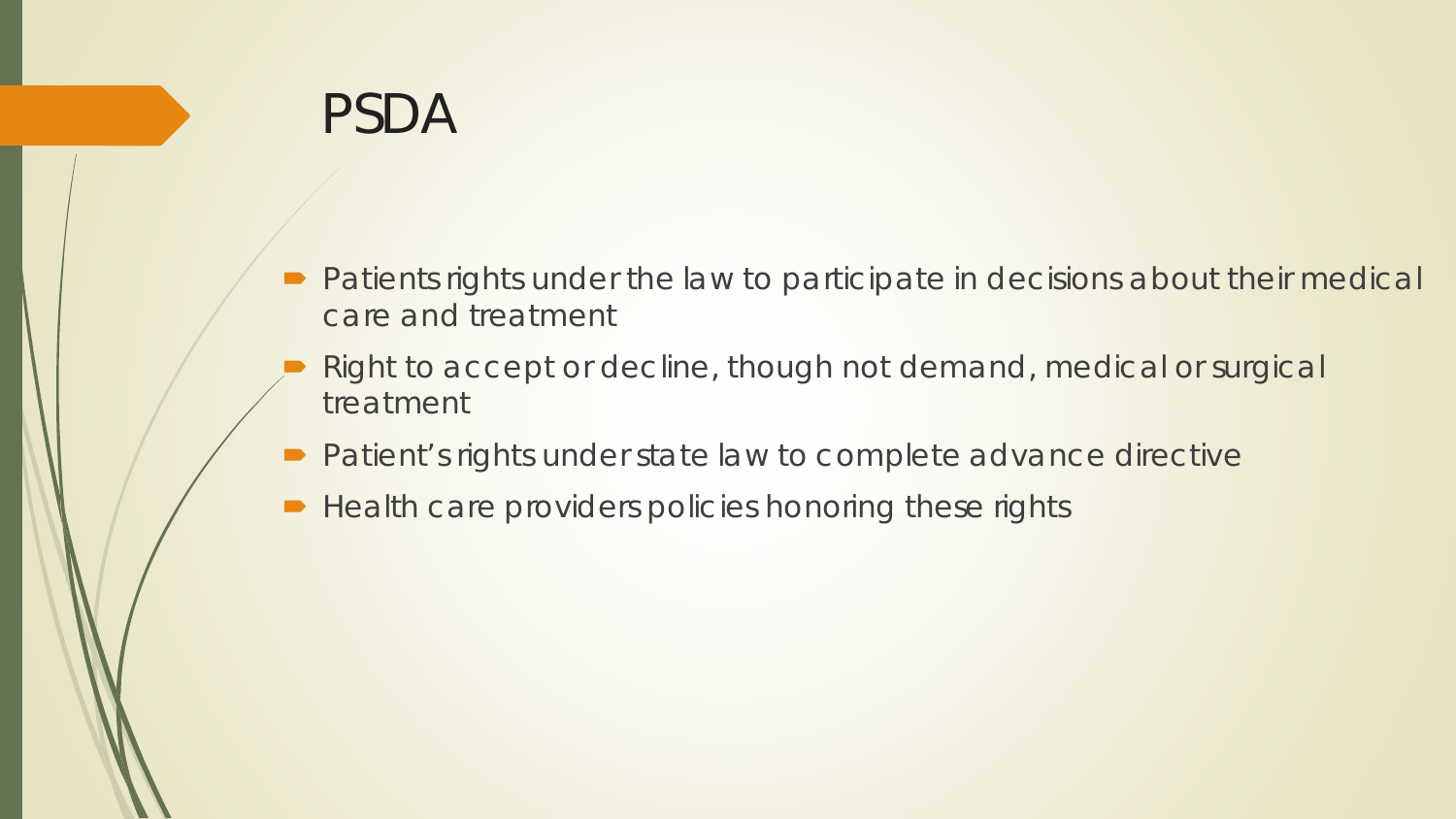## PSDA

- **Institutions must also provide education for staff, patients and** community regarding:
- Advance directives which may include living will, designation of healthcare surrogate, or durable medical power of attorney, depending on state legislation
- Providers include:
- Hospitals, nursing homes, home health, hospice, HMOs
- Does not include outpatient service or emergency medical personnel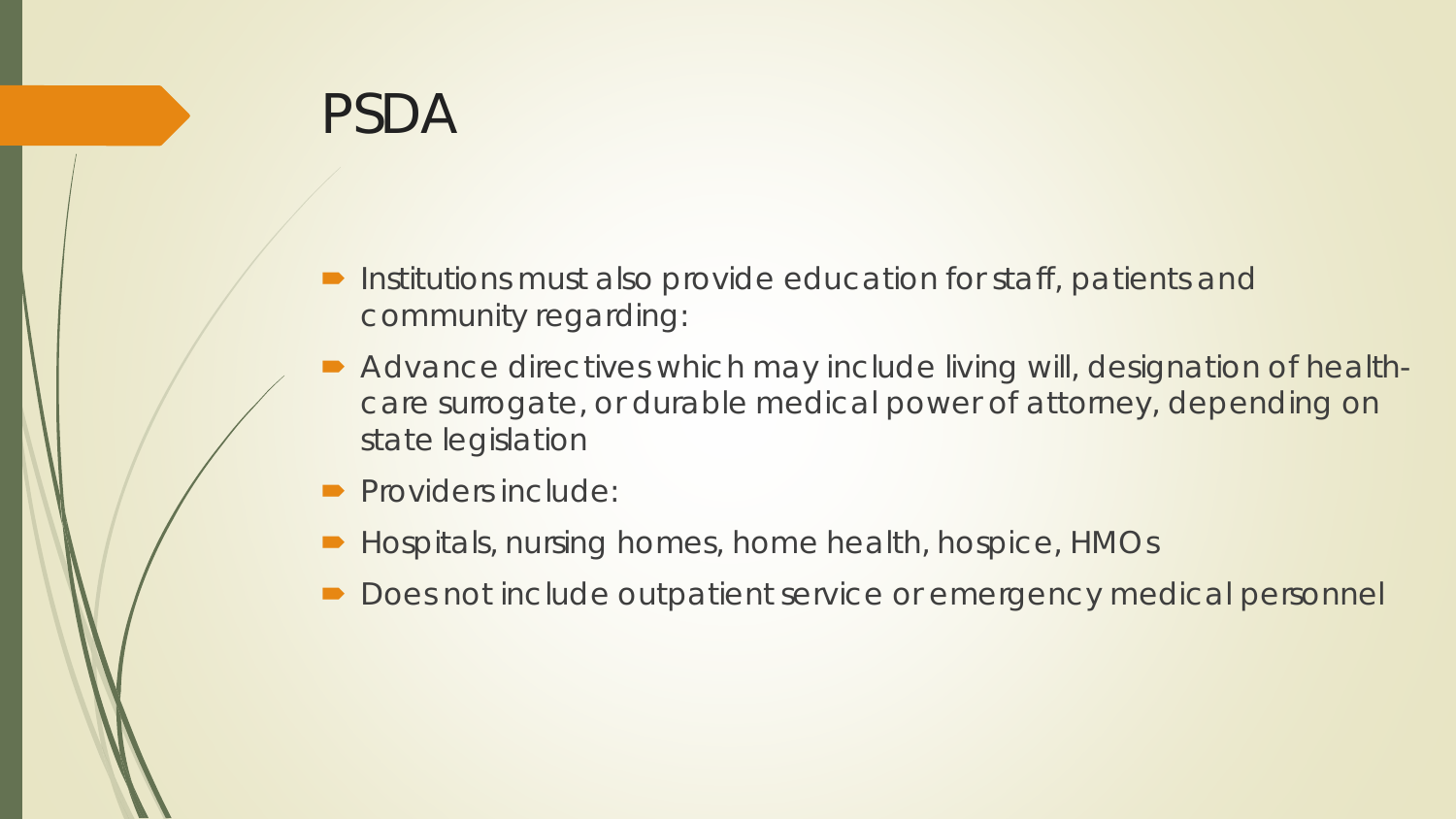## PSDA

- Patient's medical record should document whether an advance directive has been executed
- **There must be no discrimination in medical treatment based on whether** patient has executed an advance directive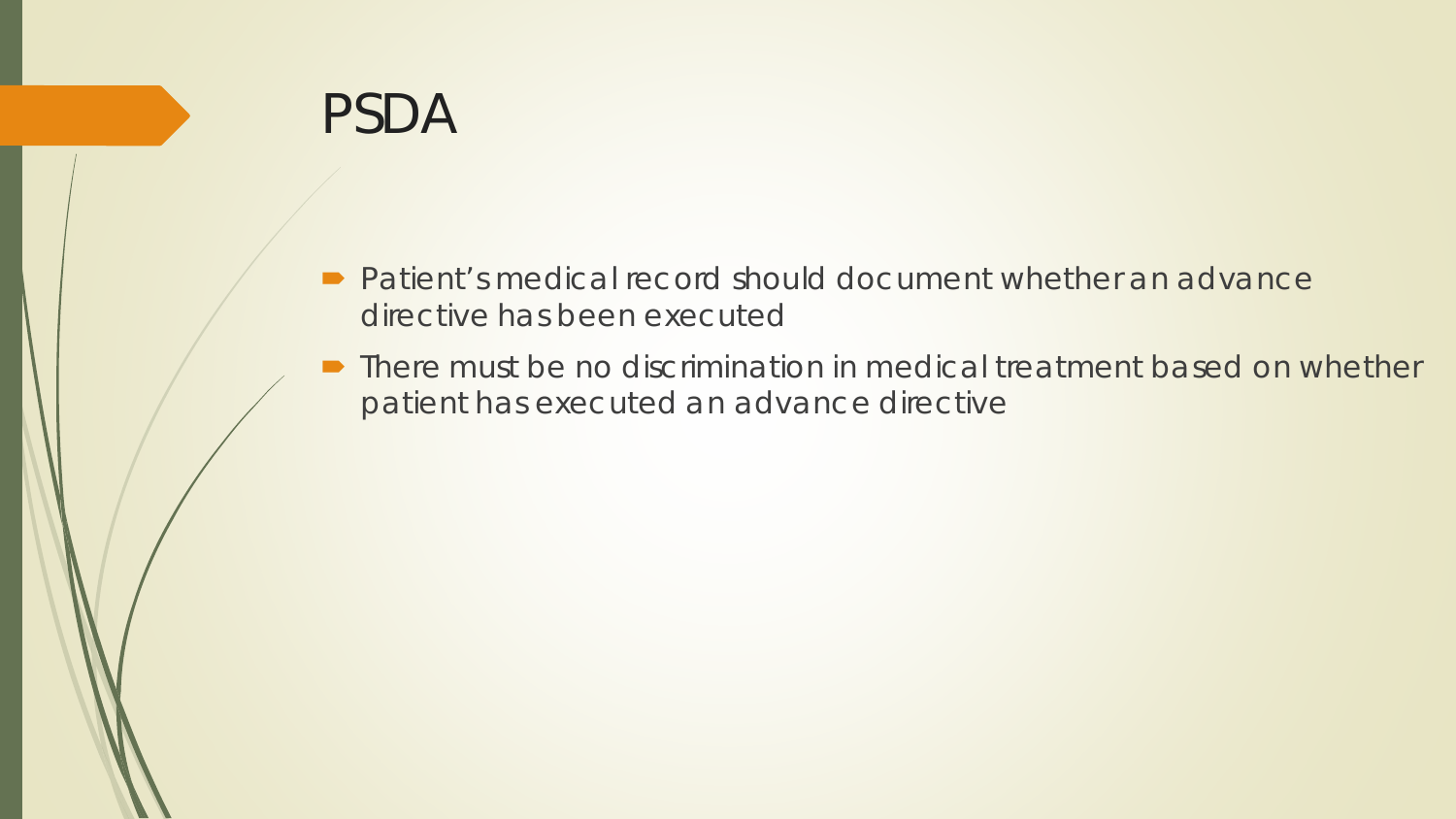## NM Uniform Health Care Decisions Act

#### **D**UHCDA

- **July 1995**
- Reiterates right of adults and emancipated minors, with decisional capacity, to make health care decisions in writing or orally
- Repealed the "Right to Die" law
- Combines all advance directives for health care, except mental health, into one form, does not require witness or notarization
- Does not mandate a specific form
- **Witness is recommended but not required**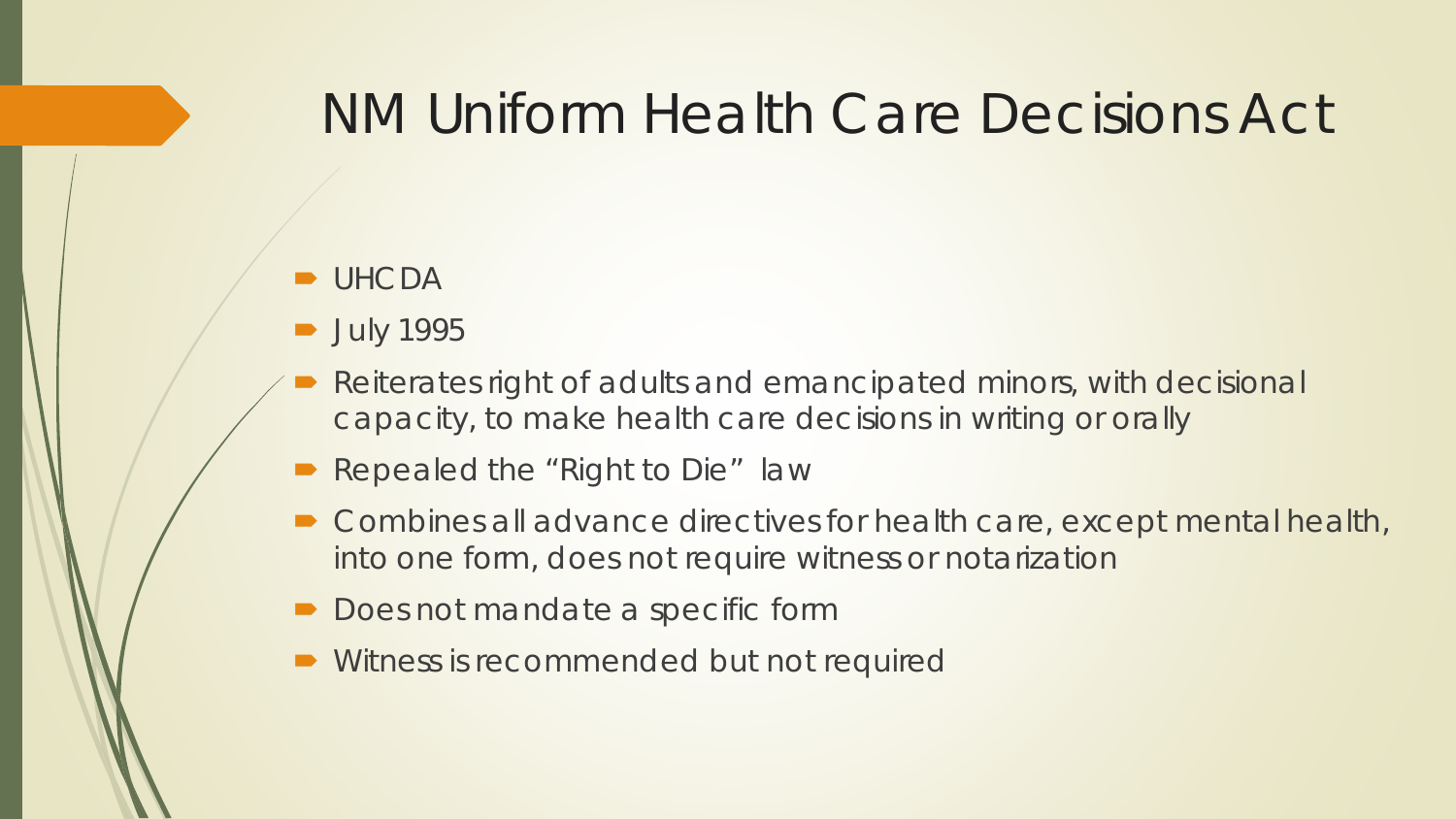- Defines decisional capacity as:
- "ability to understand and appreciate nature and consequences of proposed health care, including significant benefits, risks and alternatives to proposed health care and to make and communicate an informed health decision"
- **Provides for surrogate decision maker, order of surrogacy, when the patient** lacks capacity, their wishes are not known and no agent or guardian has been appointed, or if appointed is not reasonably available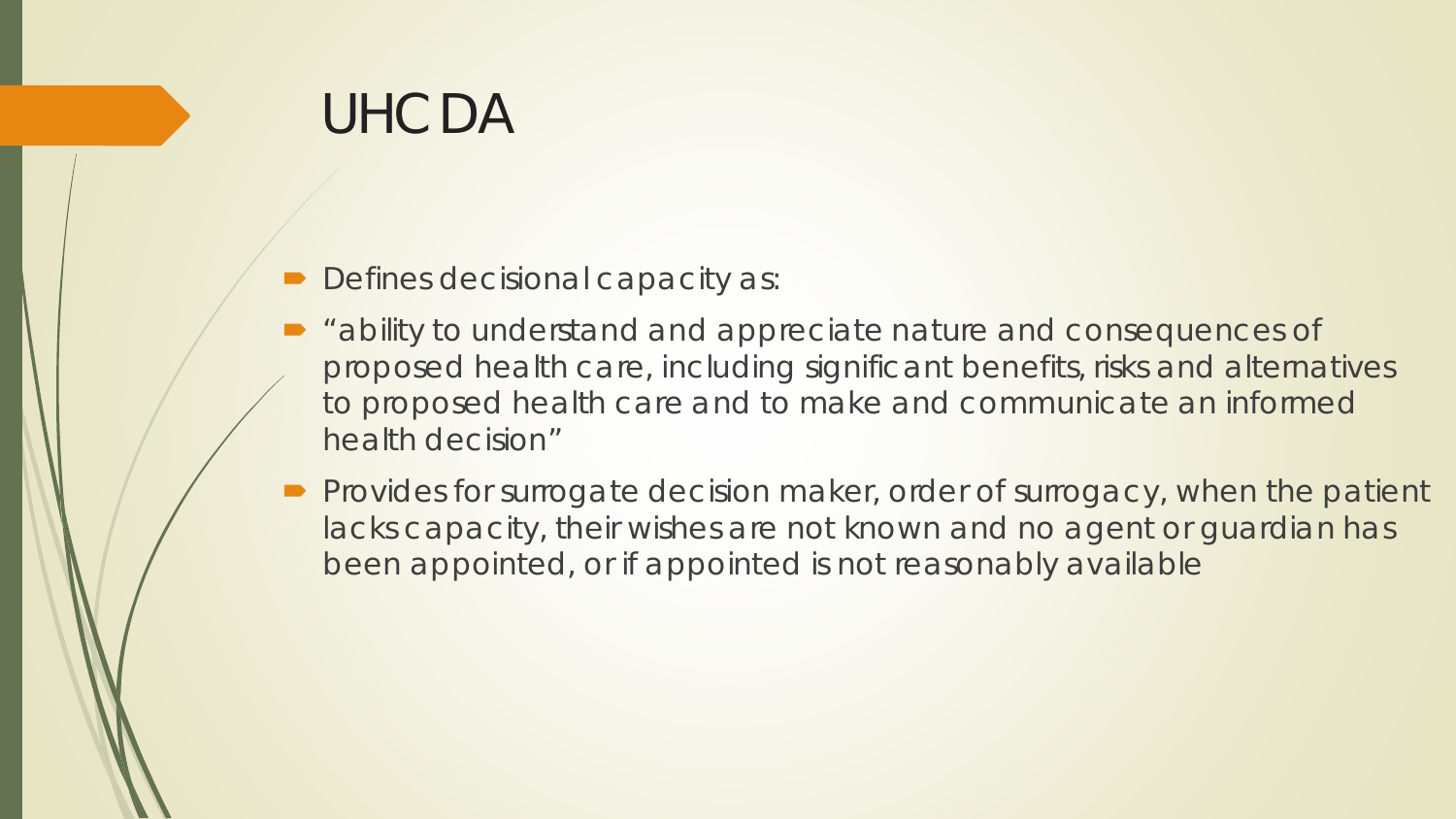- Obligations of health care providers under UHCDA:
- Health care provider or health care institution may decline to comply with an individual instruction or health care decision that requires medically ineffective health care or health care contrary to generally accepted health standards applicable to provider and institution
- "Medically ineffective care" means treatment that would not offer the patient significant benefit as determined by the physician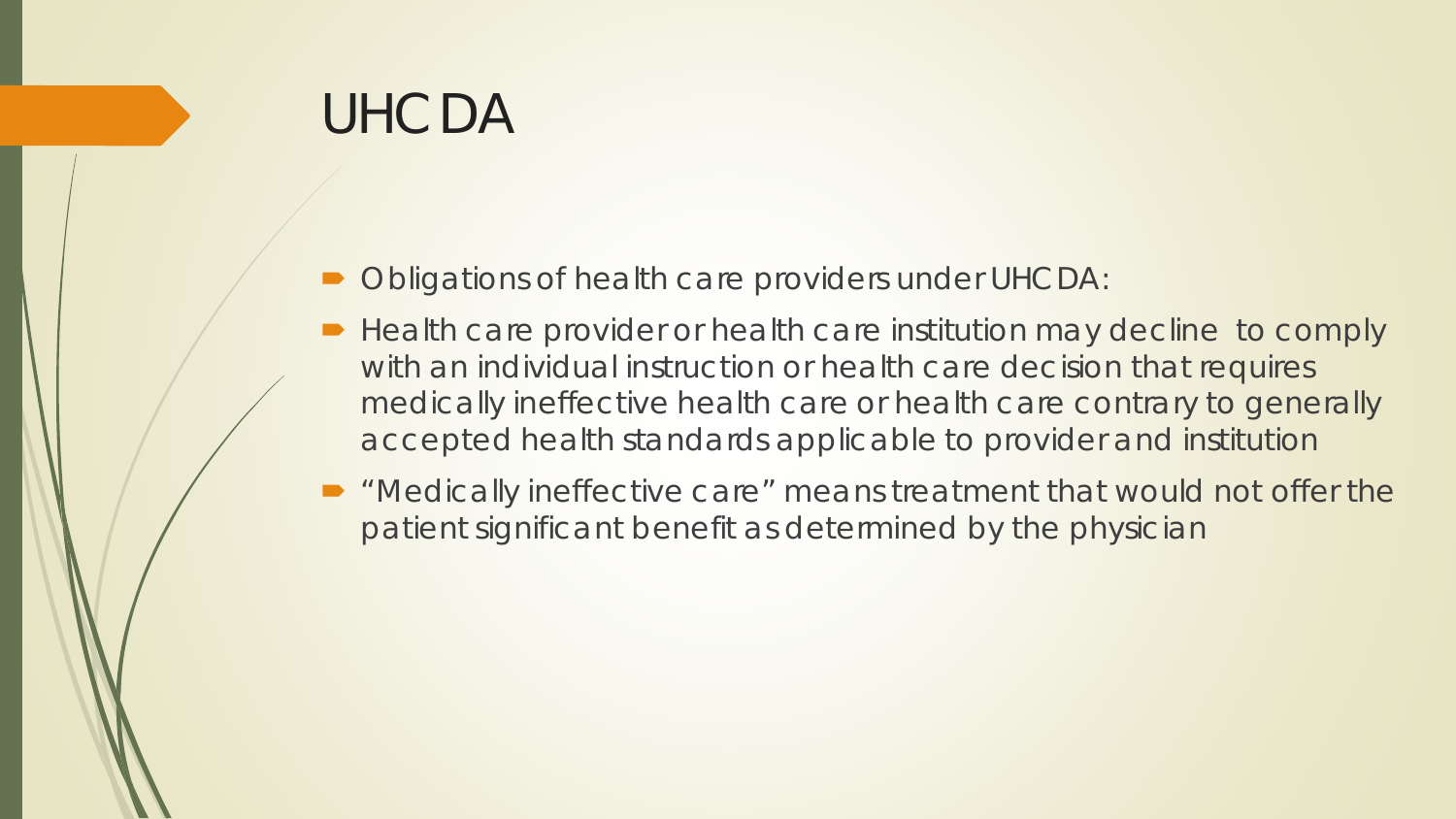Consent to health care for certain minors fourteen or older

"An unemancipated minor fourteen or older who has capacity to consent may give consent for medically necessary health care; provided minor is 1. living apart from the minor's parents or legal guardian; or 2. the parent of a child

The UHCDA expounds on what is meant by "medically necessary health care"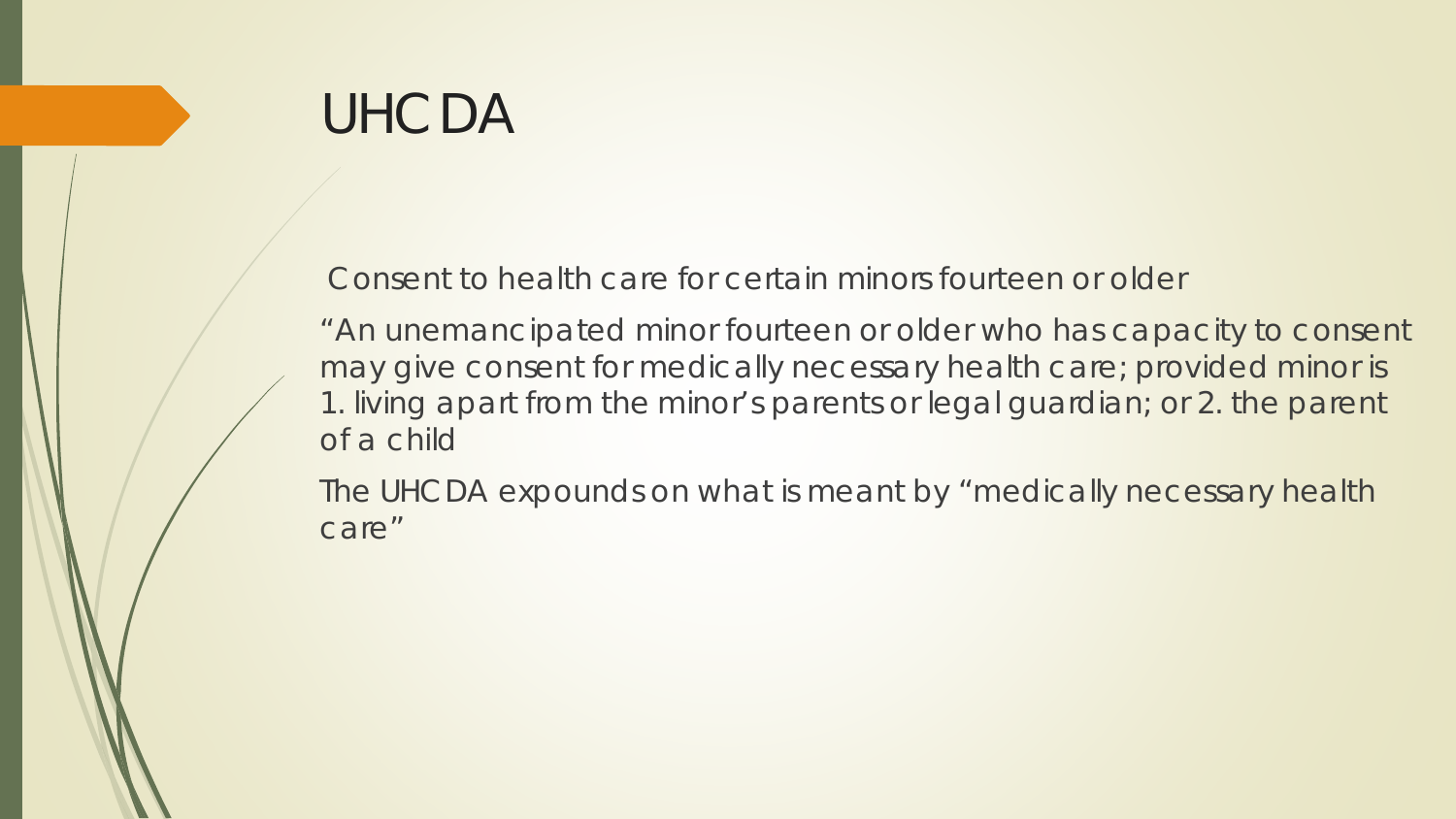- "Medically necessary treatment" means clinical, rehabilitative, physical, mental or behavior health services that are:
- Essential to prevent, diagnose or treat medical conditions or
- Essential to enable an unemancipated minor to attain, maintain or regain functional capacity…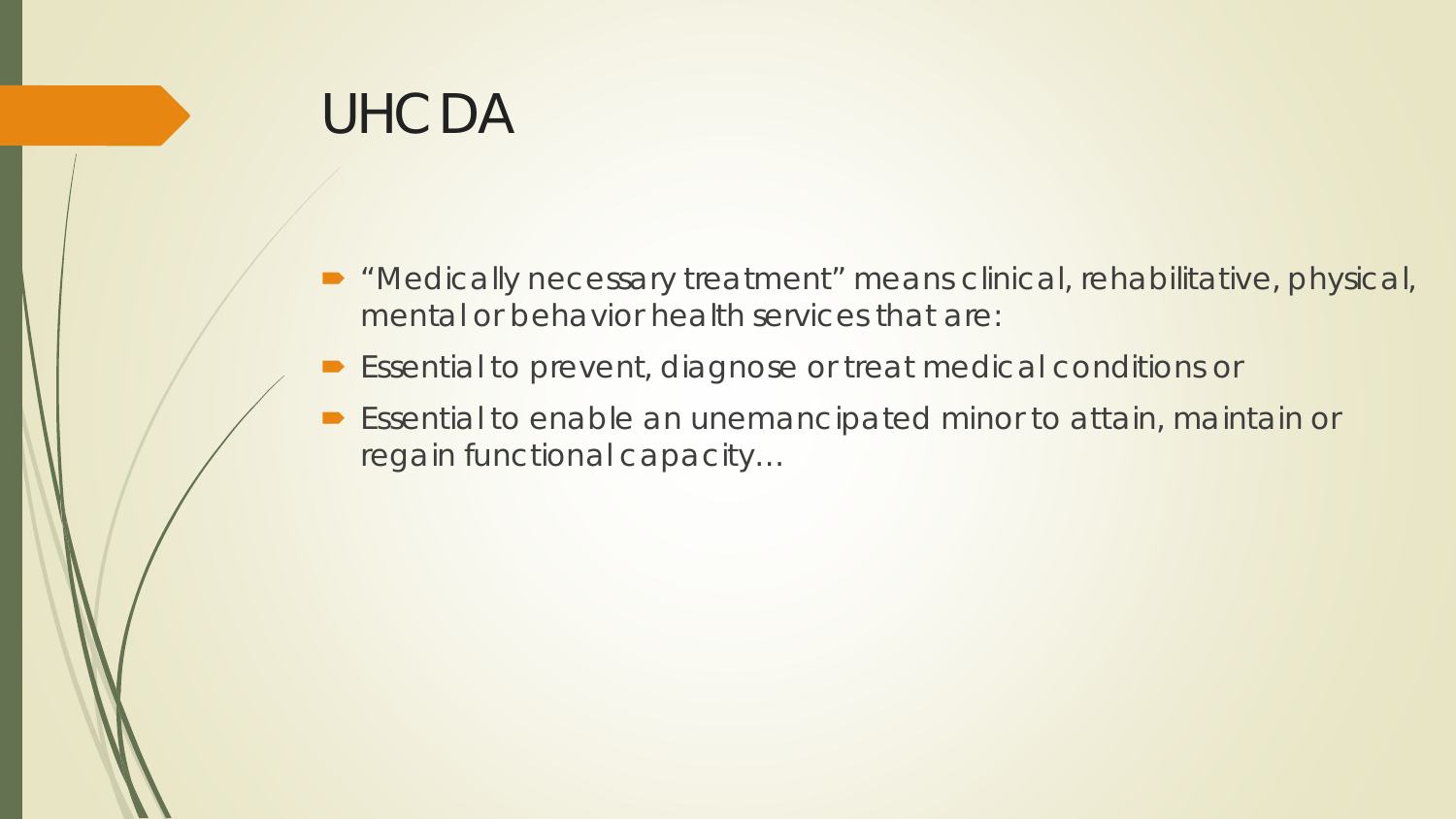# Mental Health Care Treatment Decision Act (MHCTDA)

- **Purpose: to ensure appropriate care and treatment of persons with** behavioral health needs in the community
- Advance directive for mental health treatment
- "Mental health treatment decision made by an individual or the individual's agent or guardian regarding the individual's mental health treatment, including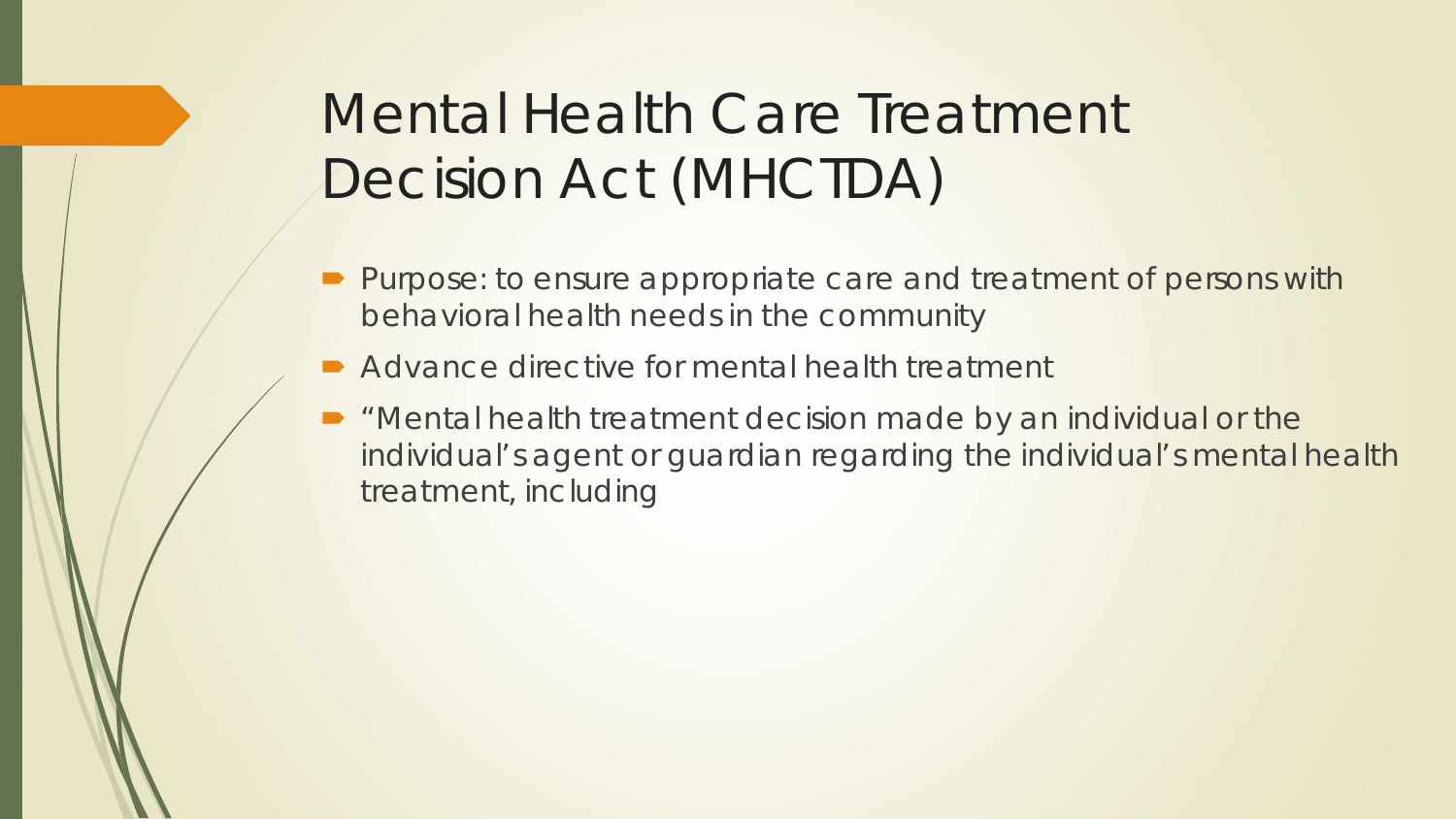## **MHCTDA**

- 1. Selection and discharge of health care or mental health treatment providers and institutions
- 2. Approval or disapproval of diagnostic tests, programs of medication and mental health treatment
- **3. Directions related to mental health treatment**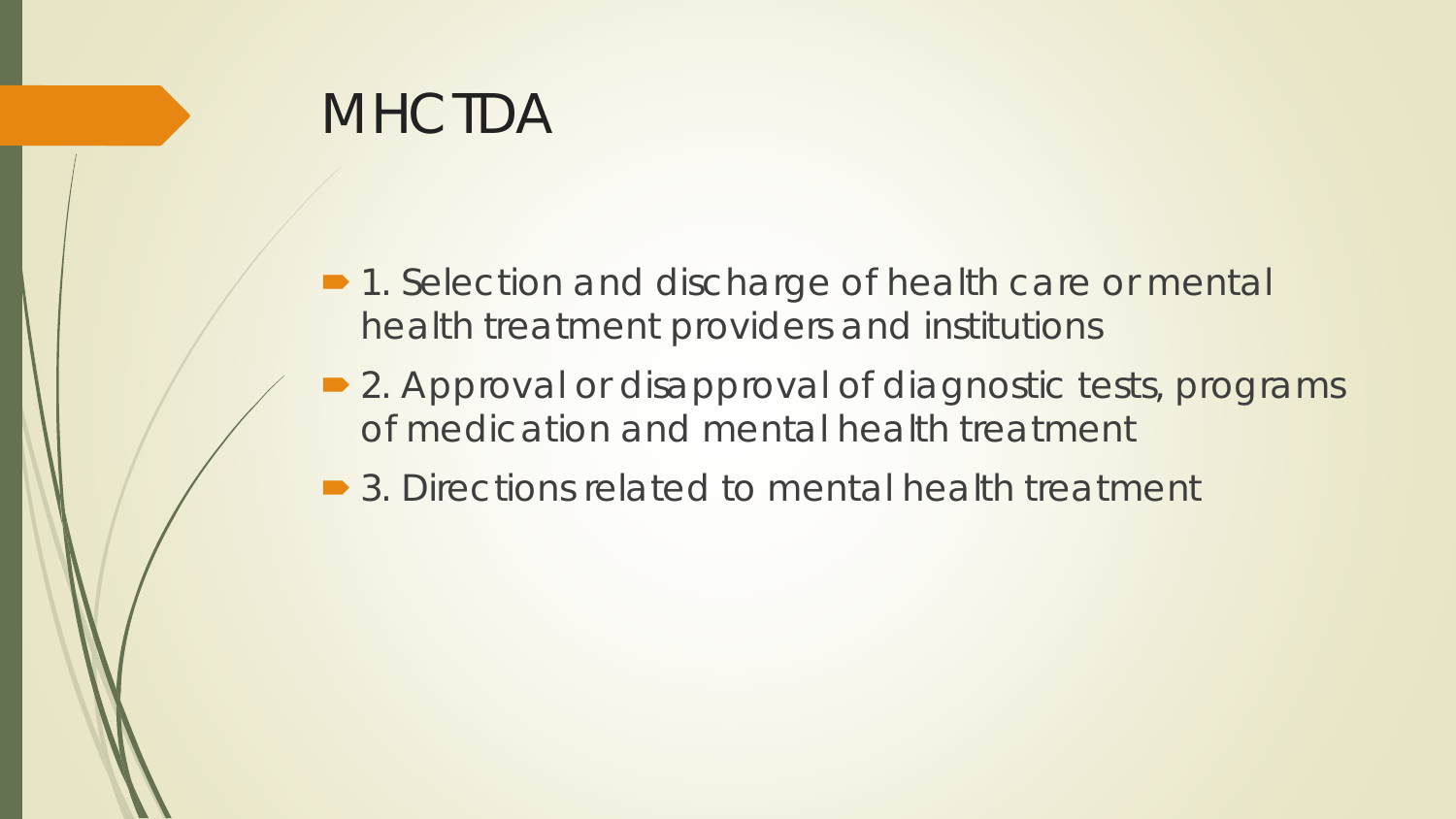## **MHCTDA**

 A. "An adult or emancipated minor, while having capacity, has the right to make the adult or emancipated minor's own mental health treatment decisions and may give an individual instruction. The individual instruction may be oral or written; if oral, it shall be made by personally informing a health care provider. The individual instruction may be limited to take effect only if a specified condition arises."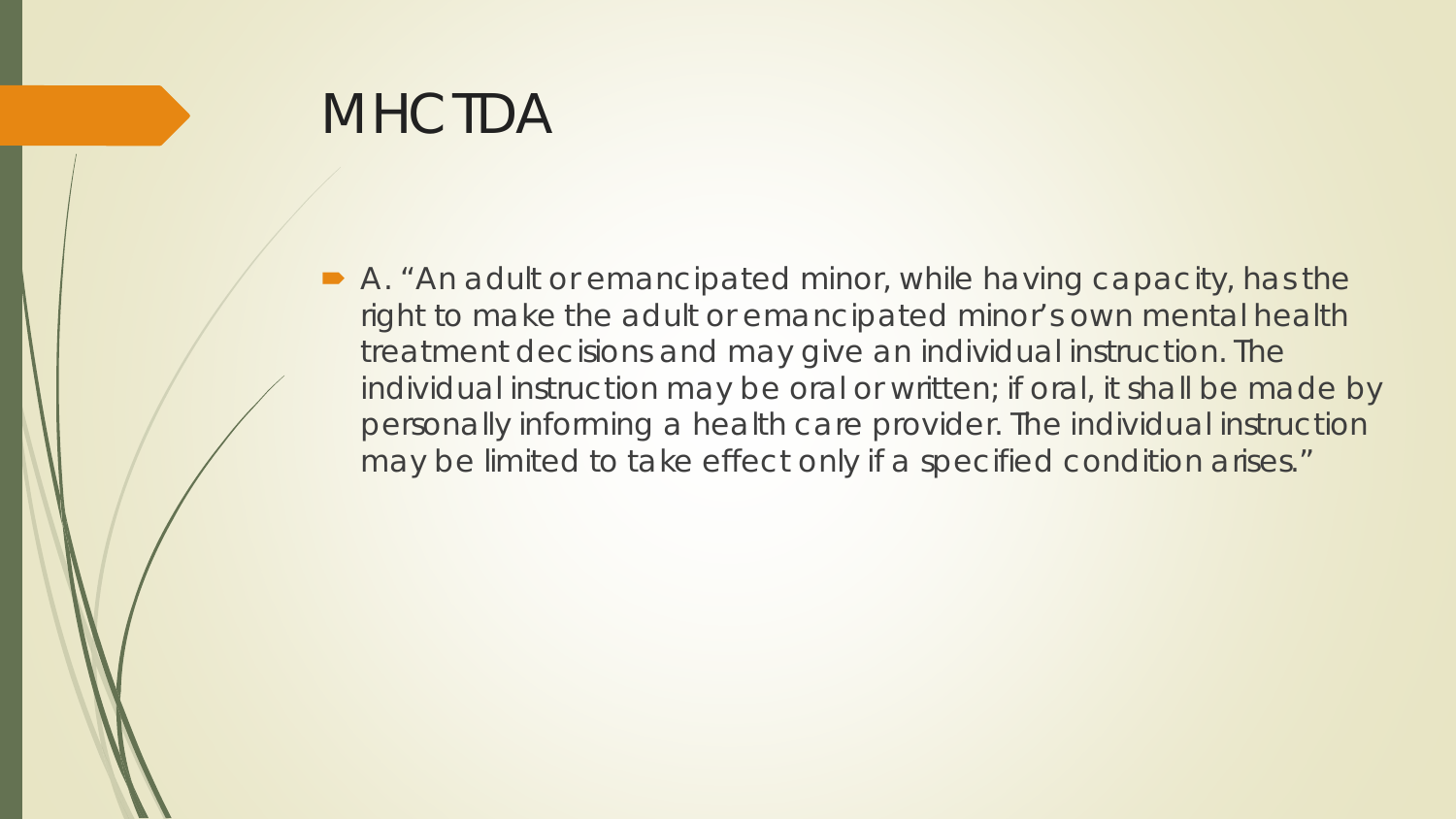## **MHCTDA**

■ "…An agent shall make a mental health treatment decision in accordance with the principle's individual instructions, if any, and other wishes to the extent known to the agent. Otherwise, the agent shall make the decision in accordance with the agent's determination of the principle's best interest. In determining the principle's best interest, the agent shall consider the principle's personal values to the extent known to the agent…"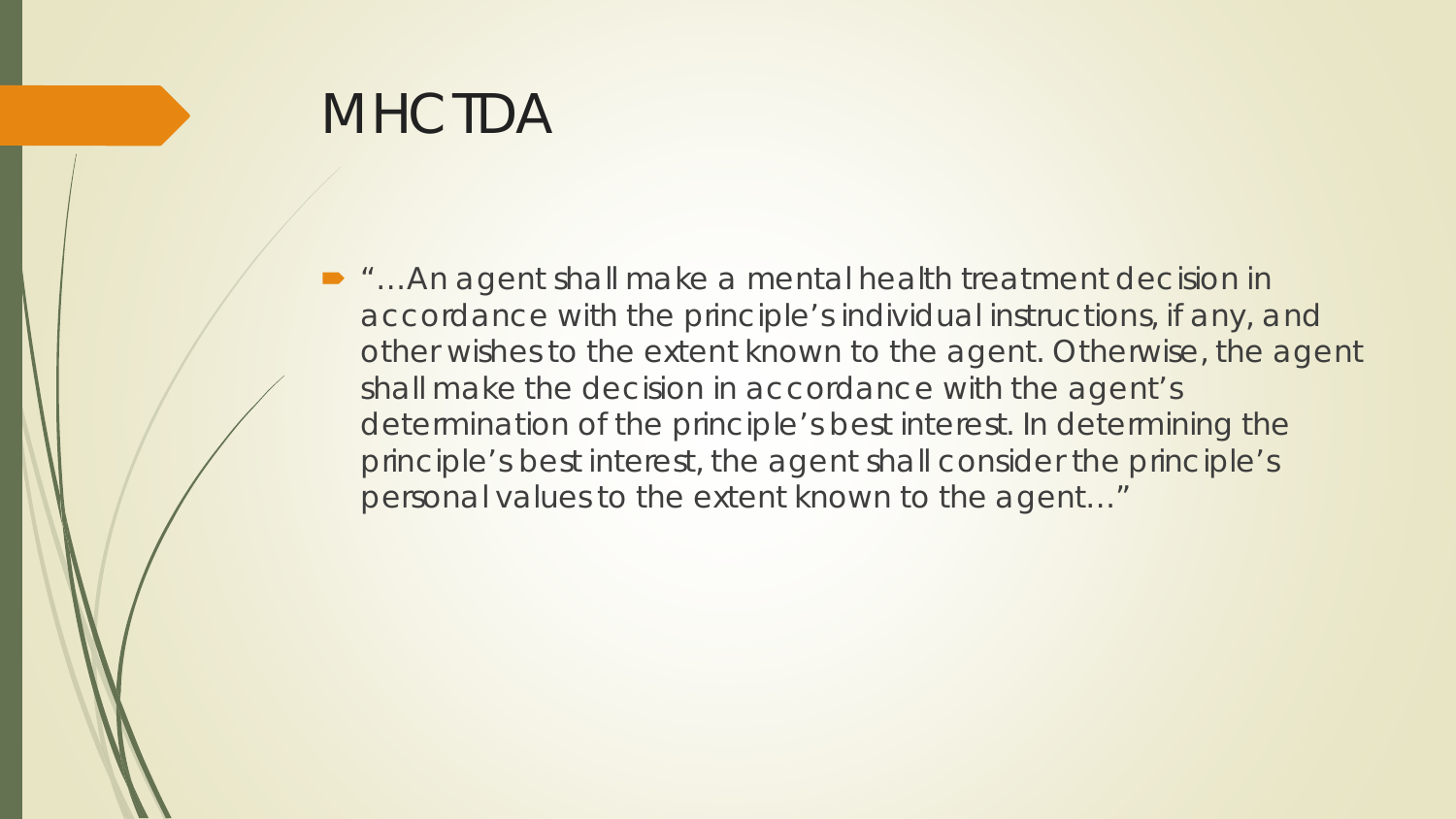## Informed Decision Making

- Decision maker must have capacity to make decision
- Capacity to clearly understand:
- The disease process
- Prognosis
- Benefits and burdens of recommended treatment option
- Benefits and burdens of reasonable alternative treatment option
- Likely effect of no treatment
- **Informed consent or refusal is a voluntary, autonomous** authorization to treat or not treat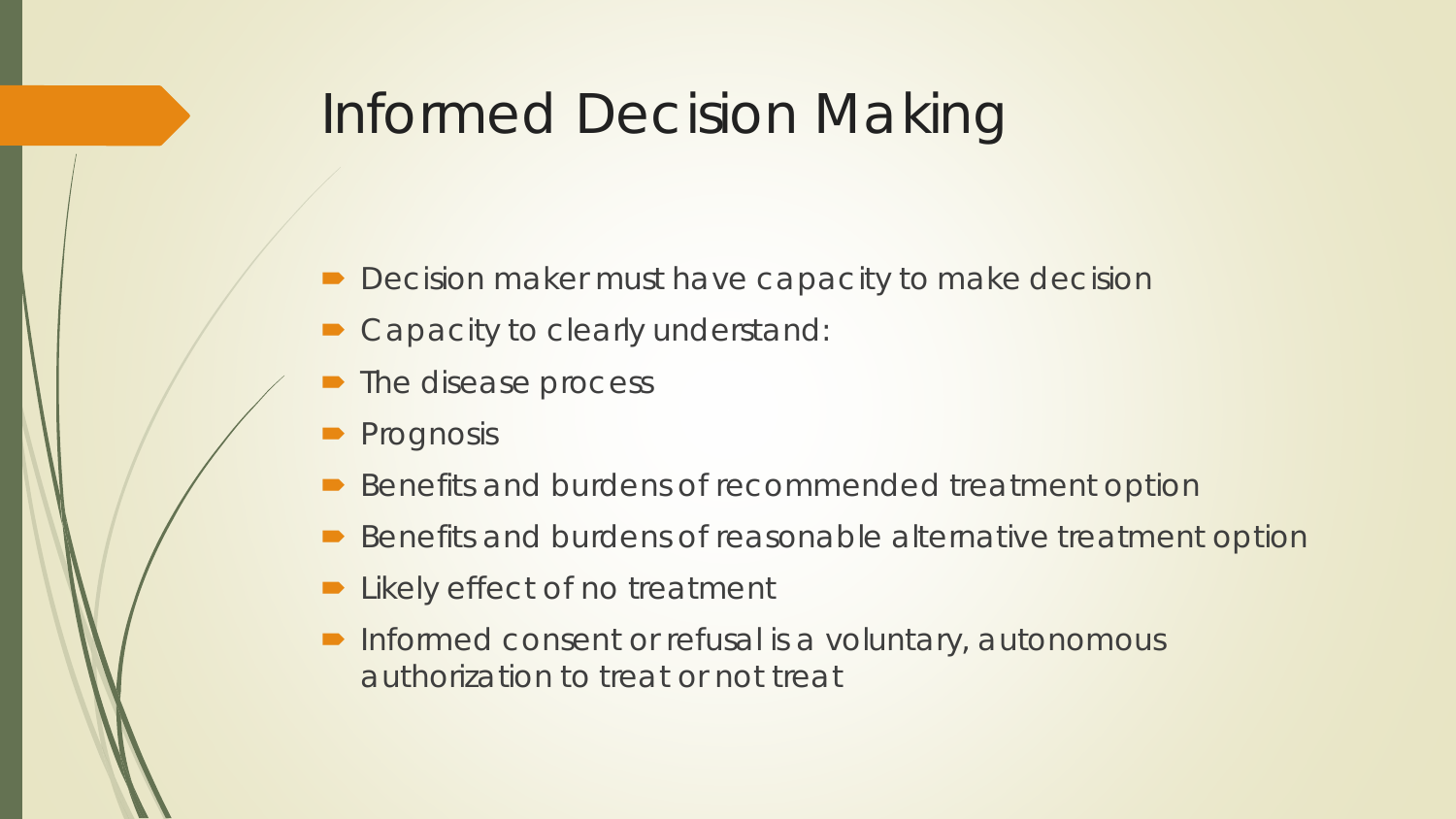# Assessment of Decision Making **Capacity**

- Ability to understand: to comprehend the given information about diagnosis and treatment and to identify the issue at hand
- Ability to appreciate the impact of the disease and its consequences
- Ability to evaluate: to deliberate in accordance with one's own values
- Ability to manipulate information rationally and to compare risks and benefits of the options
- Ability to make choices that are not irrational and to give reasons for them
- Ability to maintain consistent choice over time
- Ability to communicate choices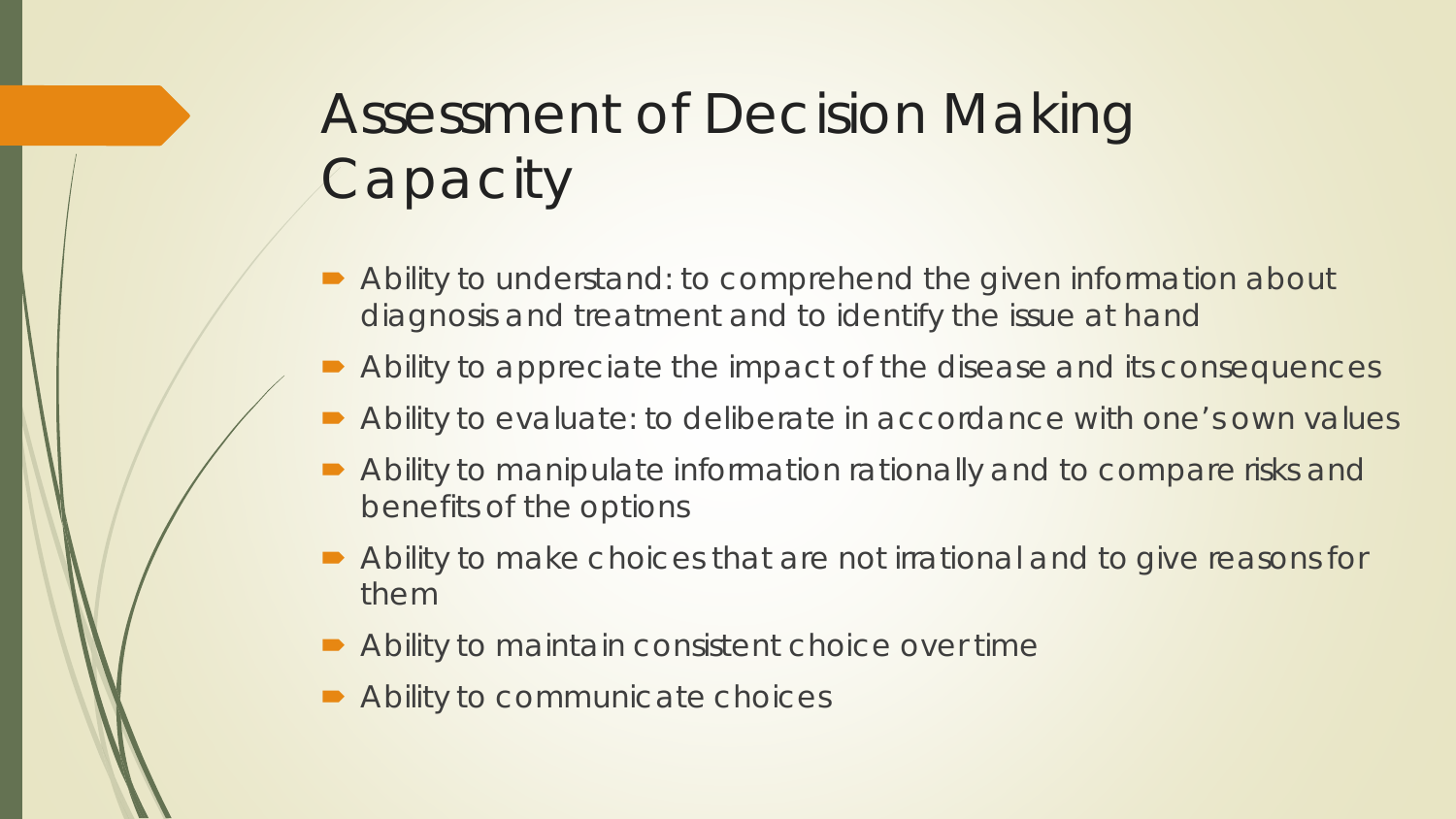## Assessment of Capacity

- Degree of confidence in decision-making capacity
- 1. If choice offers little risk, large benefit; relatively low level of decisionmaking capacity is required
- 2. If choice offers balance of risks and benefits, moderate level of decision-making capacity is required
- 3. If choice offers large risks with little chance of benefit, high level of decision-making capacity is necessary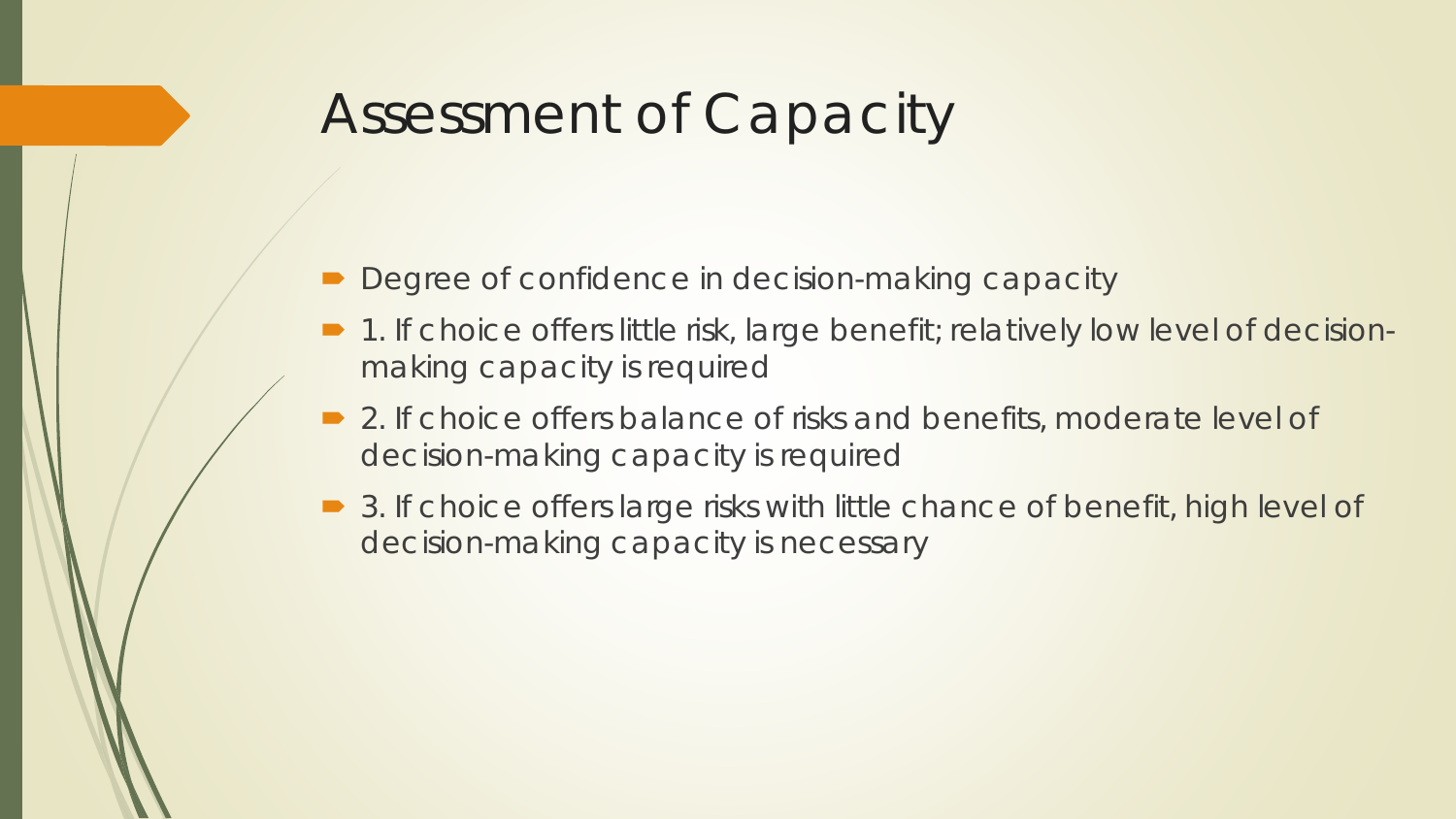## Professional Obligation

- "When further intervention to prolong life becomes futile, physicians have an obligation to shift the intent of care/treatment toward comfort and closure." AMA Code of Medical Ethics
- Physicians are obligated to provide only those treatments that offer significant benefit. NMUHCDA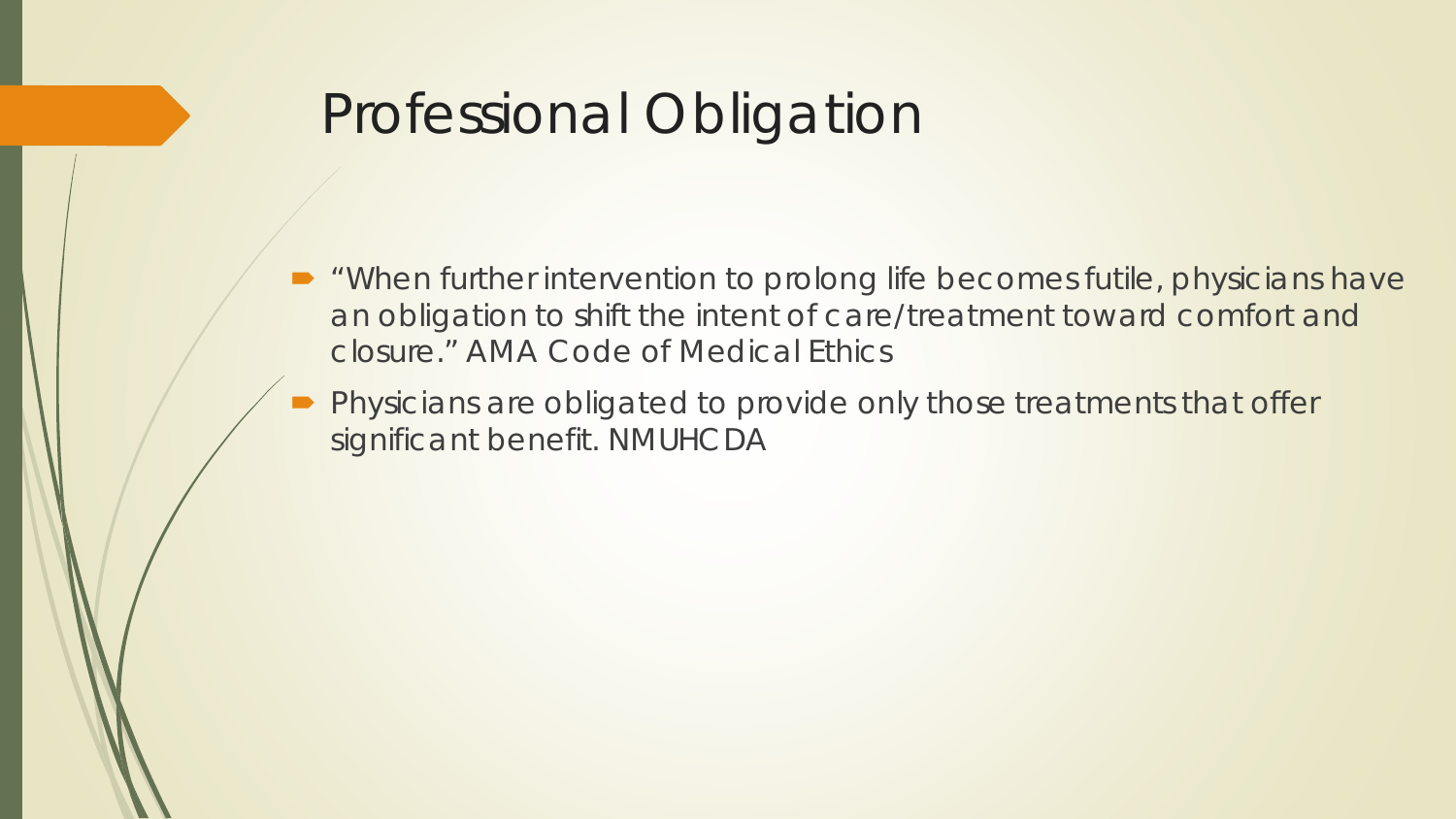# Futility

- Incapable of producing any results; ineffective, useless, not successful
- **•** Treatments that are ineffective in specific situations are considered futile treatments
- **Futile treatments are inappropriate**
- Appropriate treatments may be listed as palliative and/or hospice treatments
- Care is never futile; health professionals can always provide care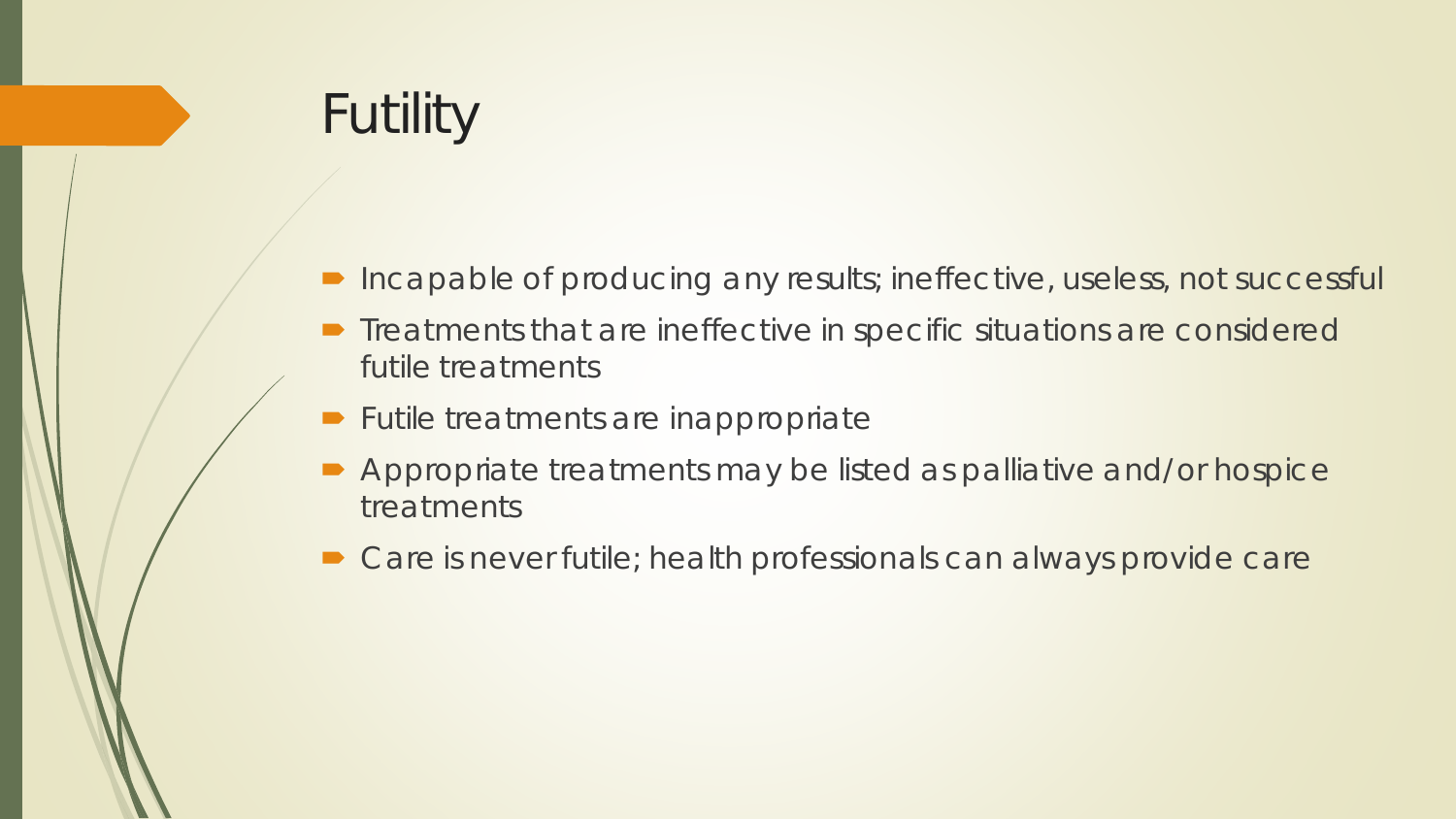## Advance Life Planning

- Advance life planning involves living a life which death is a part of
- Relevant issues for the community of folk with developmental disabilities?
- Should they be supported to experience a "normal aging" over a "usual aging" process?